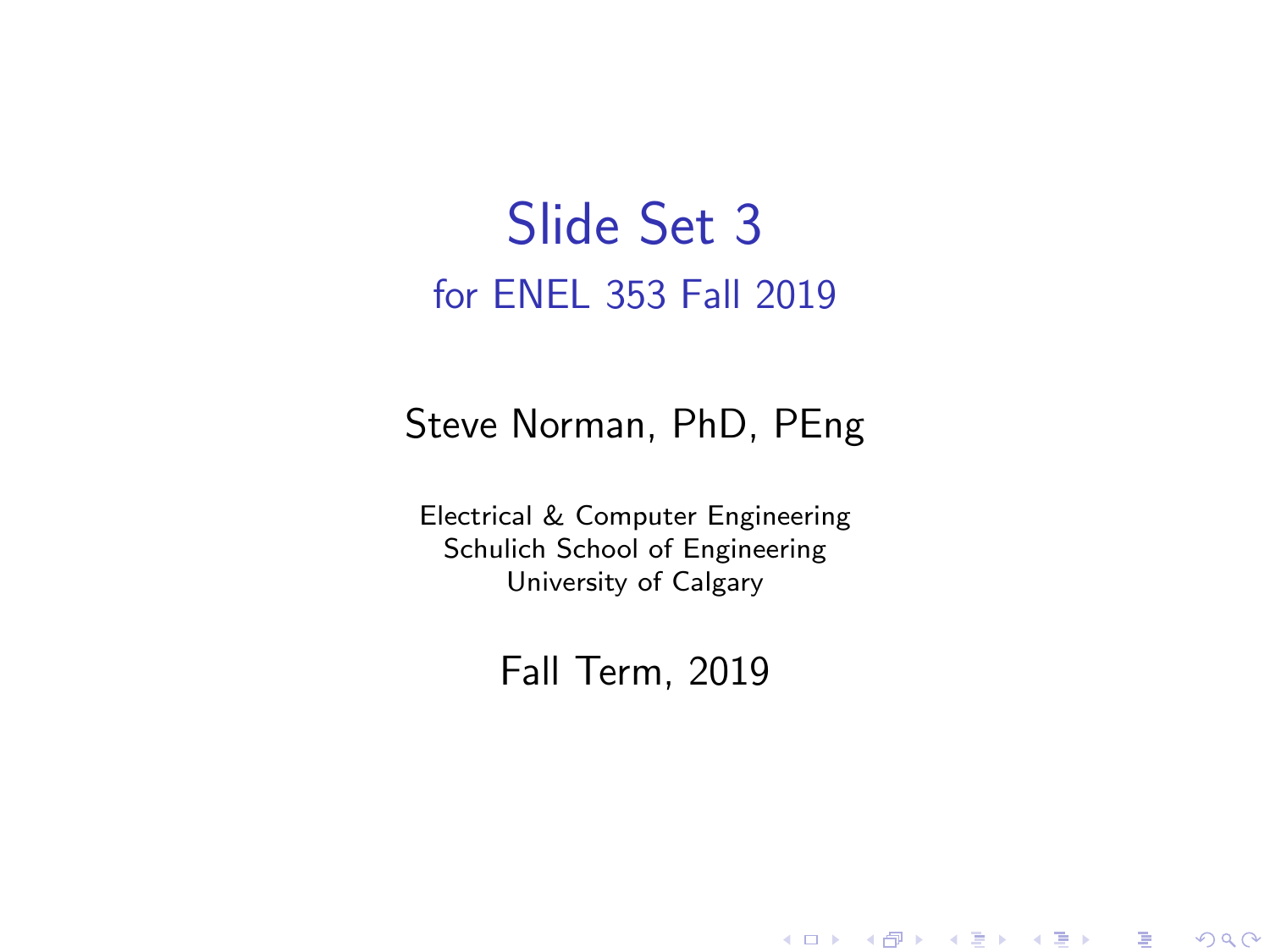#### Contents

- [Ordinary Algebra](#page-2-0)
- [Boolean Algebra](#page-4-0)
- [Order of operations in Boolean algebra](#page-12-0)
- [Sum-of-products expressions](#page-18-0)
- [Products of sums and product-of-sums canonical form](#page-25-0)
- [Axioms and Theorems of Boolean Algebra](#page-31-0)
- T12 and T12'[: De Morgan's Theorem](#page-41-0)
- [Using theorems to simplify expressions](#page-46-0)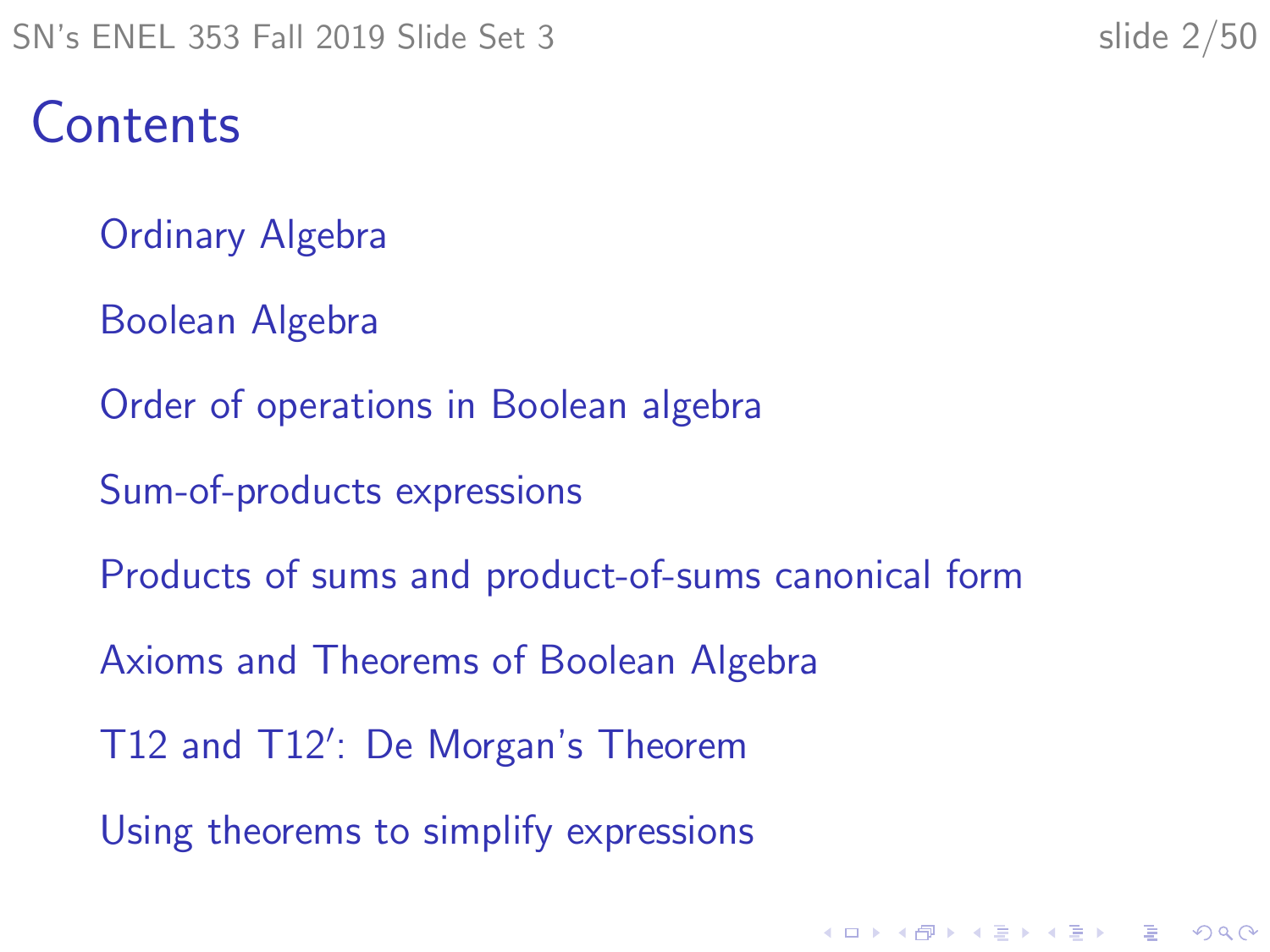#### <span id="page-2-0"></span>Outline of Slide Set 3

- [Ordinary Algebra](#page-2-0)
- [Boolean Algebra](#page-4-0)
- [Order of operations in Boolean algebra](#page-12-0)
- [Sum-of-products expressions](#page-18-0)
- [Products of sums and product-of-sums canonical form](#page-25-0)
- [Axioms and Theorems of Boolean Algebra](#page-31-0)
- T12 and T12'[: De Morgan's Theorem](#page-41-0)
- [Using theorems to simplify expressions](#page-46-0)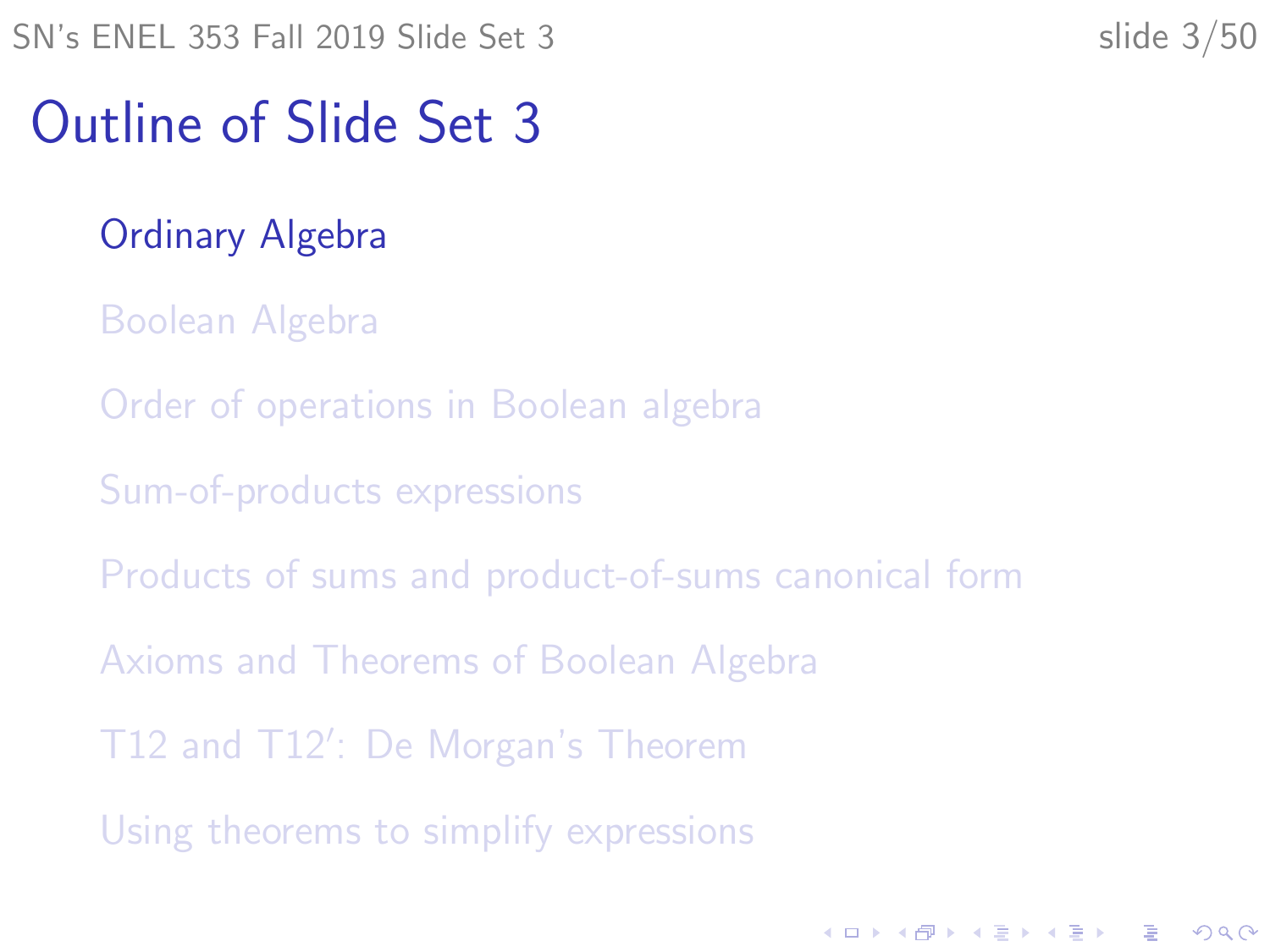K ロ ▶ K 個 ▶ K 할 ▶ K 할 ▶ 이 할 → 이익 @

# Ordinary Algebra

Engineering students are very accustomed to seeing things like

$$
(a+b)(c+d) = ac + ad + bc + bd
$$

and

If 
$$
x^2 + x = 0
$$
 and  $x \neq 0$ , then  $x + 1 = 0$ .

Symbols such as  $a, b, c, d$ , and  $x$  are **variables** that **could** have any value taken from a set such as

- $\blacktriangleright$  the set of all real numbers, or
- $\blacktriangleright$  the set of all complex numbers.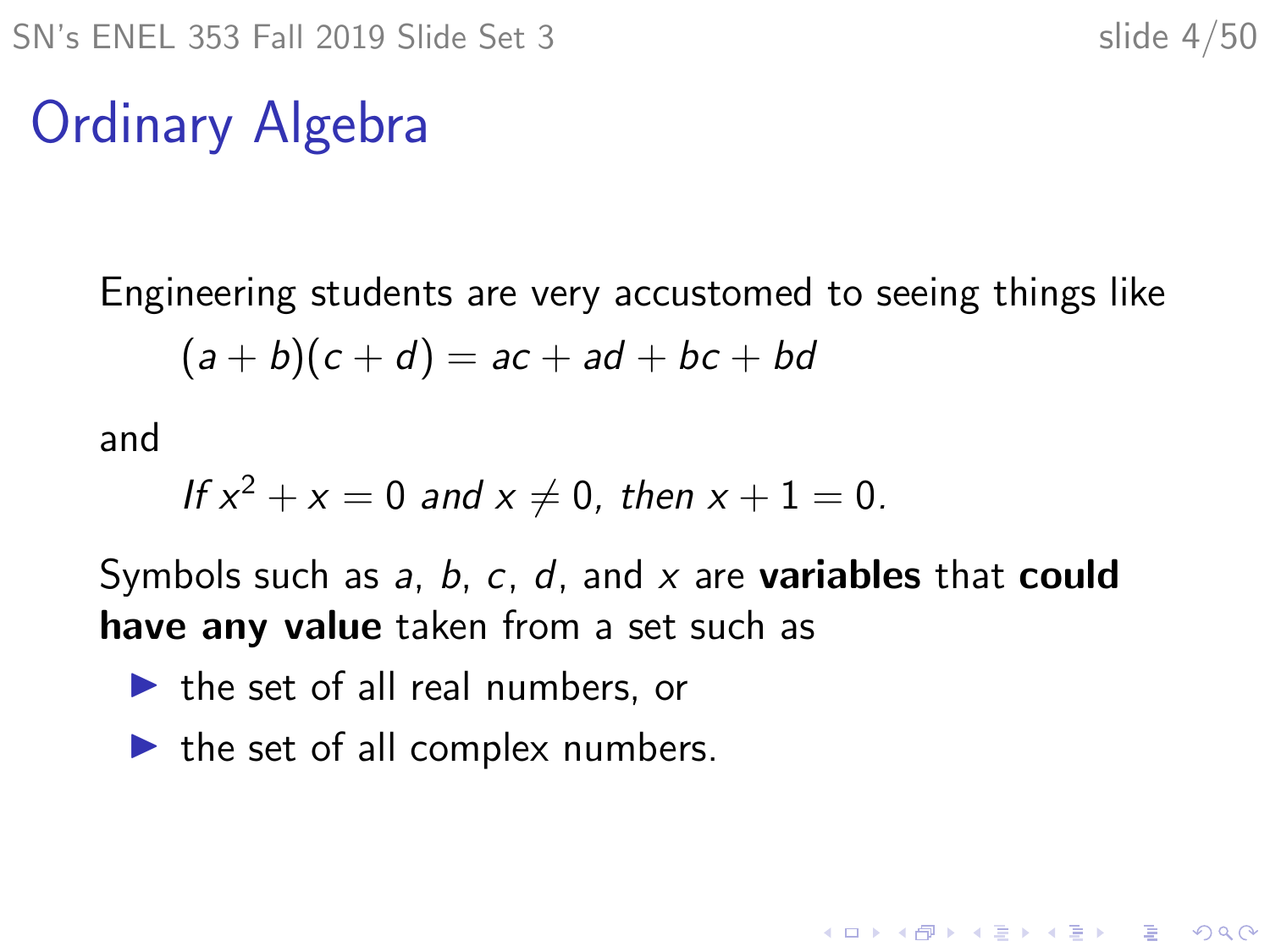<span id="page-4-0"></span>SN's ENEL 353 Fall 2019 Slide Set 3 slide 5/50

**KORKARYKERKER POLO** 

#### Outline of Slide Set 3

- [Ordinary Algebra](#page-2-0)
- [Boolean Algebra](#page-4-0)
- [Order of operations in Boolean algebra](#page-12-0)
- [Sum-of-products expressions](#page-18-0)
- [Products of sums and product-of-sums canonical form](#page-25-0)
- [Axioms and Theorems of Boolean Algebra](#page-31-0)
- T12 and T12'[: De Morgan's Theorem](#page-41-0)
- [Using theorems to simplify expressions](#page-46-0)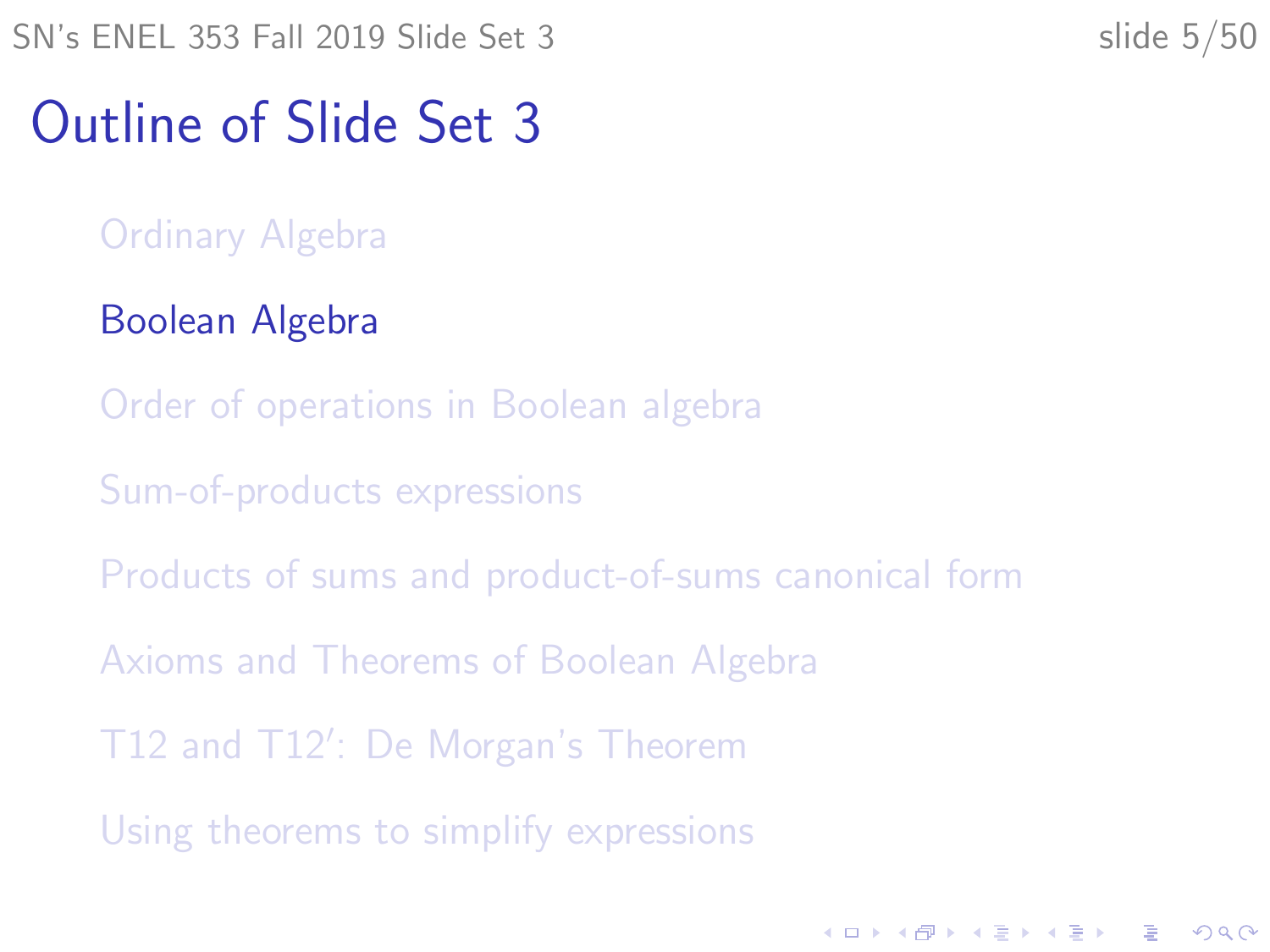## Boolean Algebra

In Boolean algebra, variables have values taken from this set:  $\{0, 1\}$ .

Ordinary algebra has many operators: addition, subtraction, multiplication, division, and others.

Boolean algebra has **three operators**: NOT, AND, and OR.

Boolean algebra is very useful for description, analysis and design of combinational logic systems.

Note: Older textbooks for ENEL 353 use the term "switching algebra" instead of "Boolean algebra". Watch out for that if you are looking at course material from many years ago.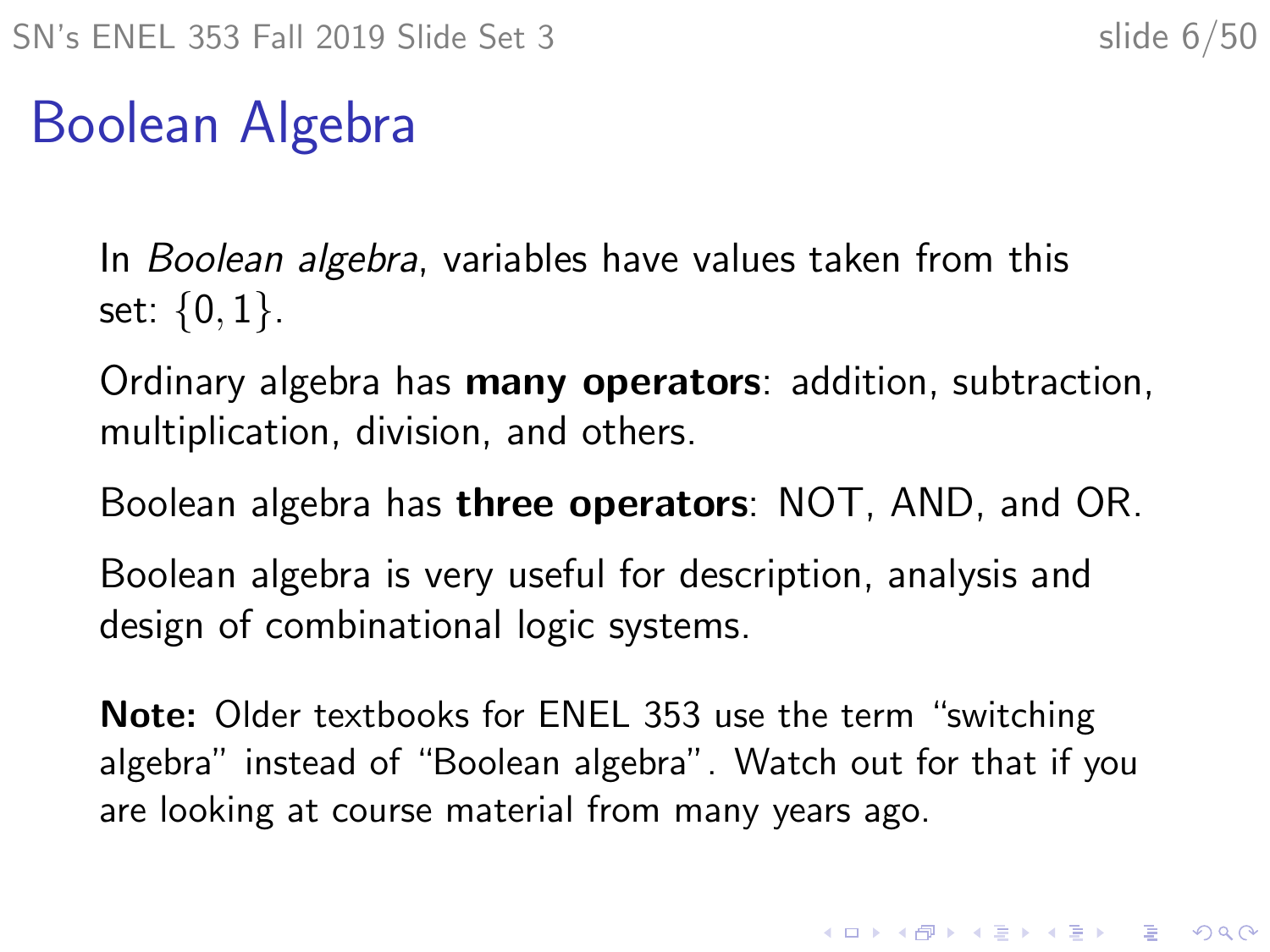#### Terminology for Boolean algebra

There are many words that have special meanings in discussion of Boolean algebra.

Here are some of them: complement, literal, product, sum, minterm, maxterm. There are several others.

Make sure you learn **exact meanings** for all of them! Having only a **rough idea** what they mean is **not good** enough—that will lead to confusion and errors.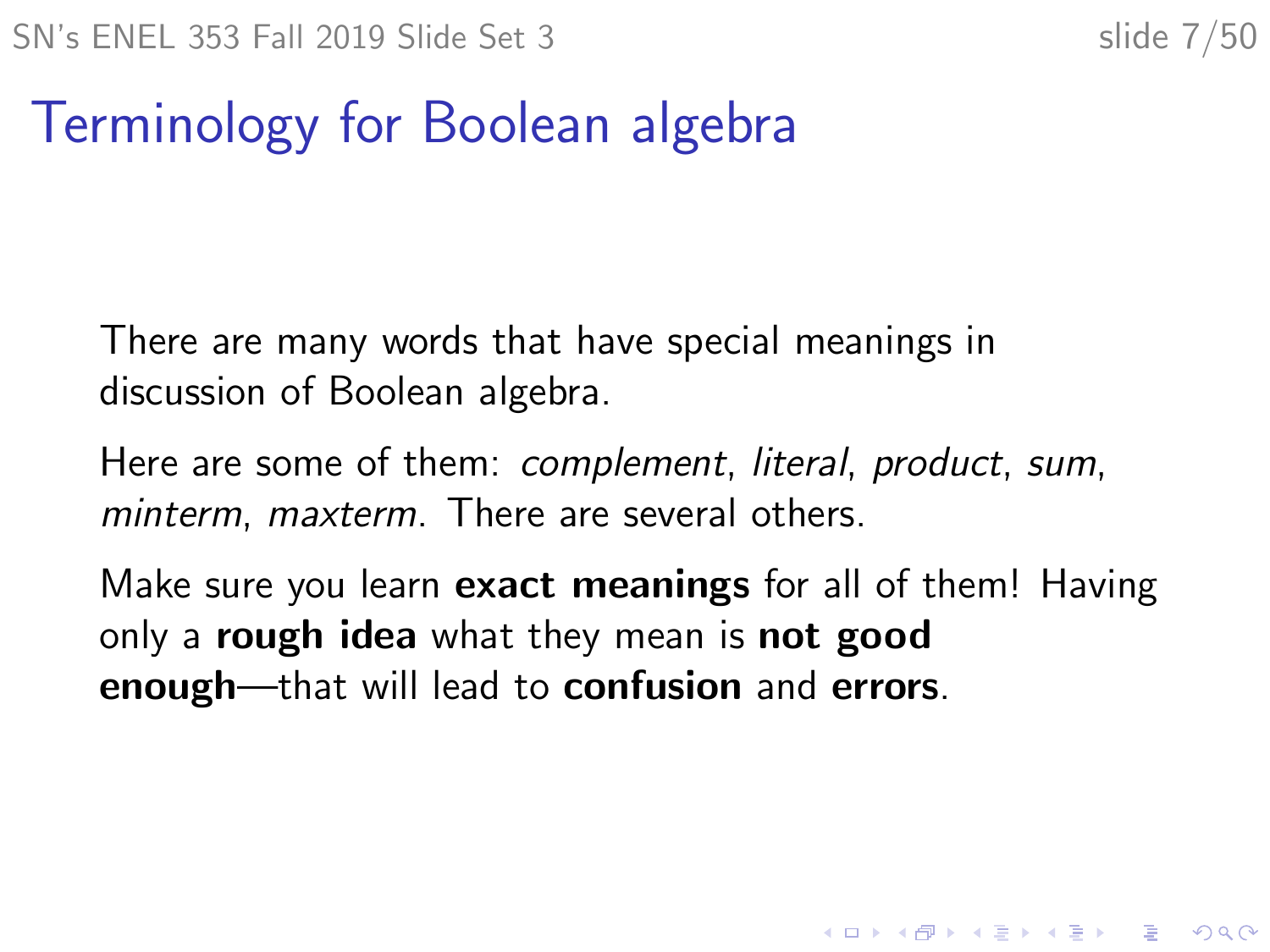#### Variables, complements and literals

As stated two slides back, variables in Boolean algebra are things that may have one of two values: 0 (FALSE), or 1 (TRUE).

The complement of a variable is the NOT of that variable. So the complement of A is  $\overline{A}$ , the complement of B is  $\overline{B}$ , and so on.

A literal is either a variable or the complement of a variable. So, if A and B are Boolean variables, which of the following expressions are literals?

> $\triangleright$  AB  $\blacktriangleright$  A + B  $\blacktriangleright$  A +  $\overline{A}$

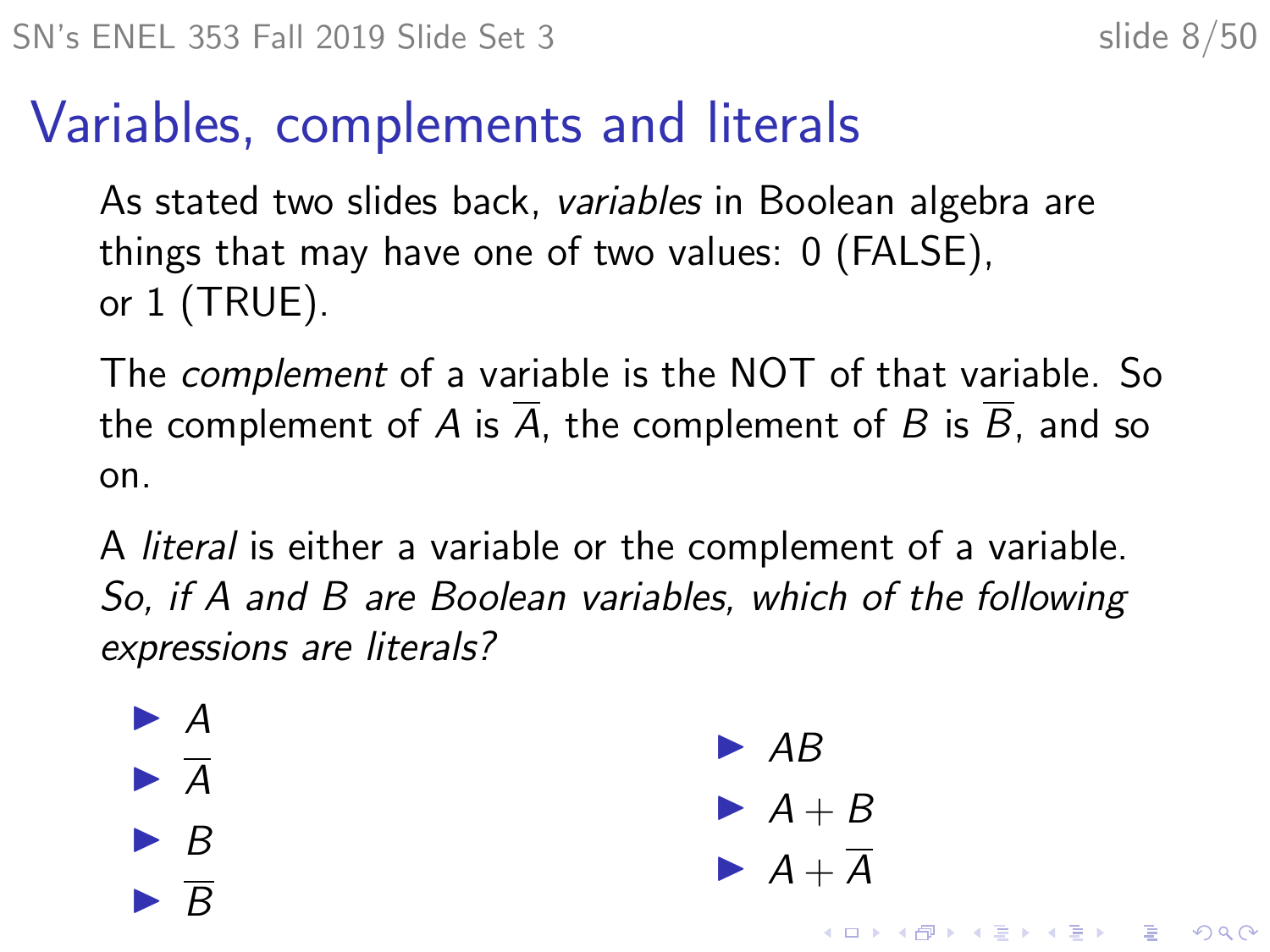#### True form and complementary form

These are terms that distinguish the two kinds of literals.

The *true form* of a variable is just the "plain" version of that variable. For example, the true forms of  $A$ ,  $B$ , etc., are simply A, B, etc.

The complementary form of a variable is the NOT of that variable. For example, the complementary forms of A, B, and so on, are  $\overline{A}$ ,  $\overline{B}$ , and so on.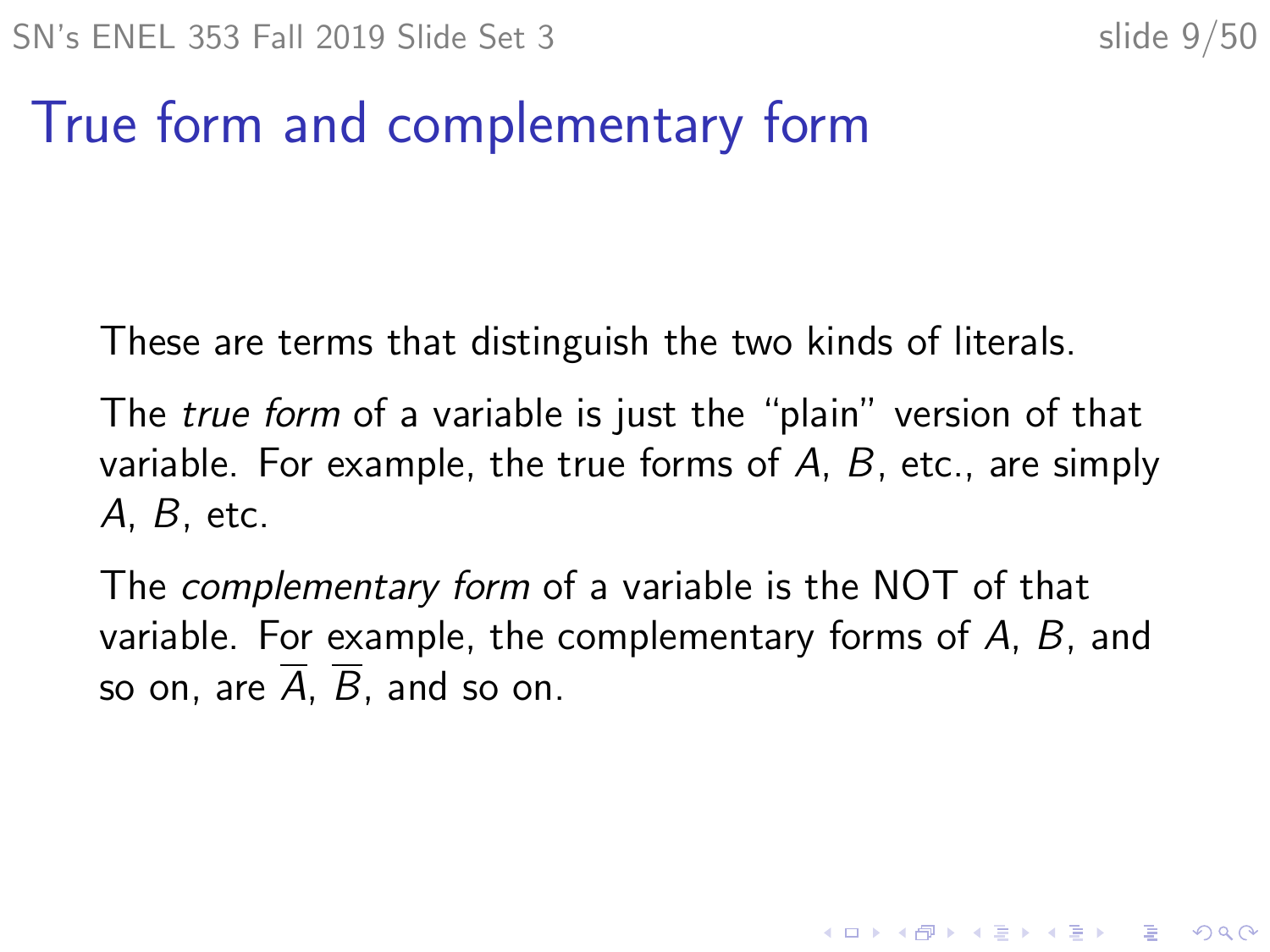#### **Products**

In Boolean algebra, a *product* is defined to be either

 $\blacktriangleright$  a literal; or

 $\blacktriangleright$  the AND of two or more literals.

(Our textbook defines a *product* as "the AND of one or more literals", which is correct, but makes you think harder than necessary about what the AND of one literal is.)

Suppose A, B, and C are Boolean variables. Which of the following expressions are products?

$$
\blacktriangleright \overline{A}
$$

- $\triangleright$  AB
- $\blacktriangleright$   $\overline{A}B\overline{C}$

 $\blacktriangleright$  C

- $\blacktriangleright$  A + B
- $\blacktriangleright$  AB + BC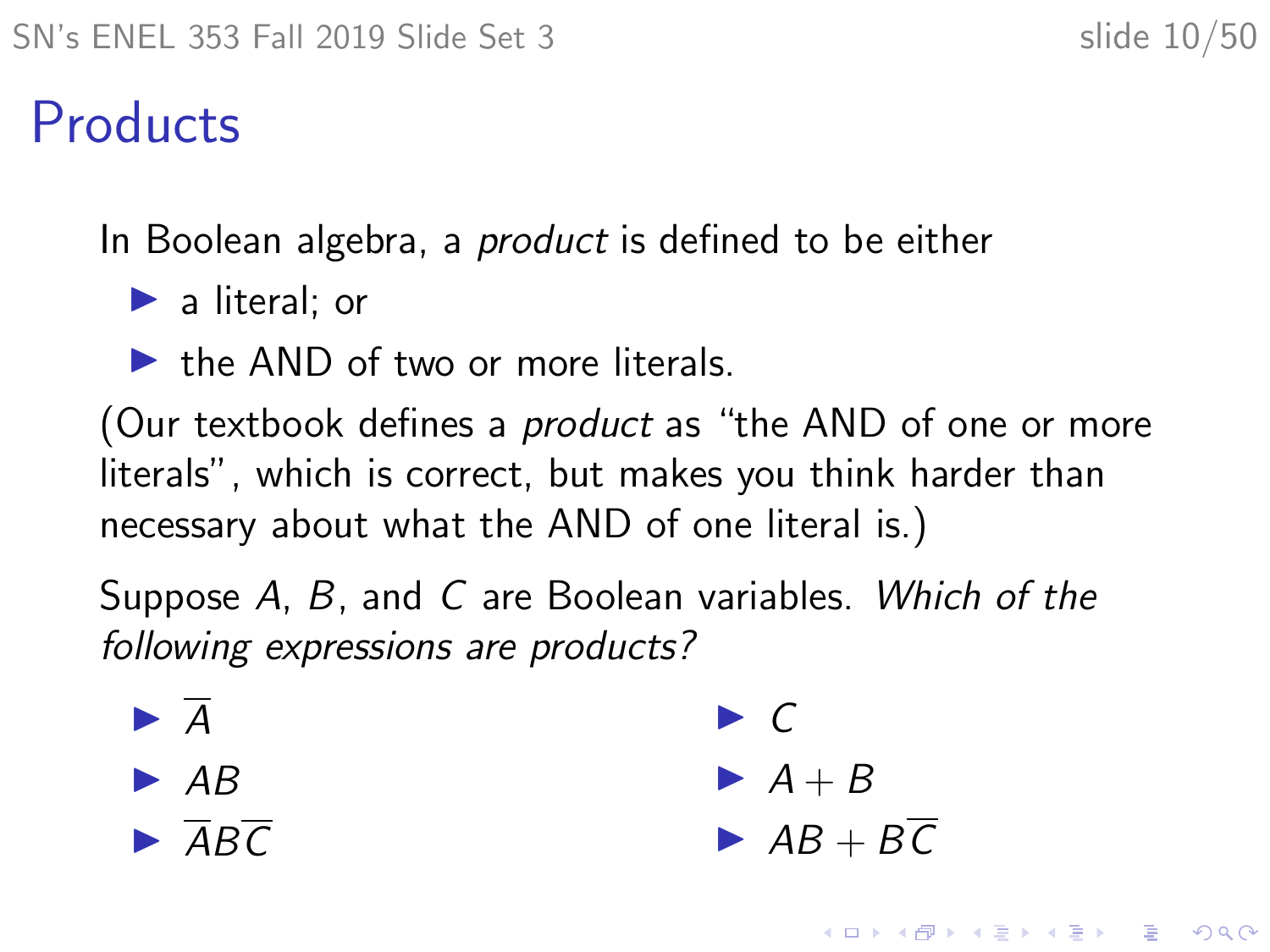#### Minterms

Suppose a function has N input variables. A *minterm* is defined to be a **product** that uses all  $N$  of the input variables—each variable appearing once in either true or complemented form.

For example, if the input variables are A and B, there are 4 minterms:  $AB$ ,  $AB$ ,  $AB$ , and  $AB$ .

If the input variables are A, B and C, how many minterms are there, and what are the minterms?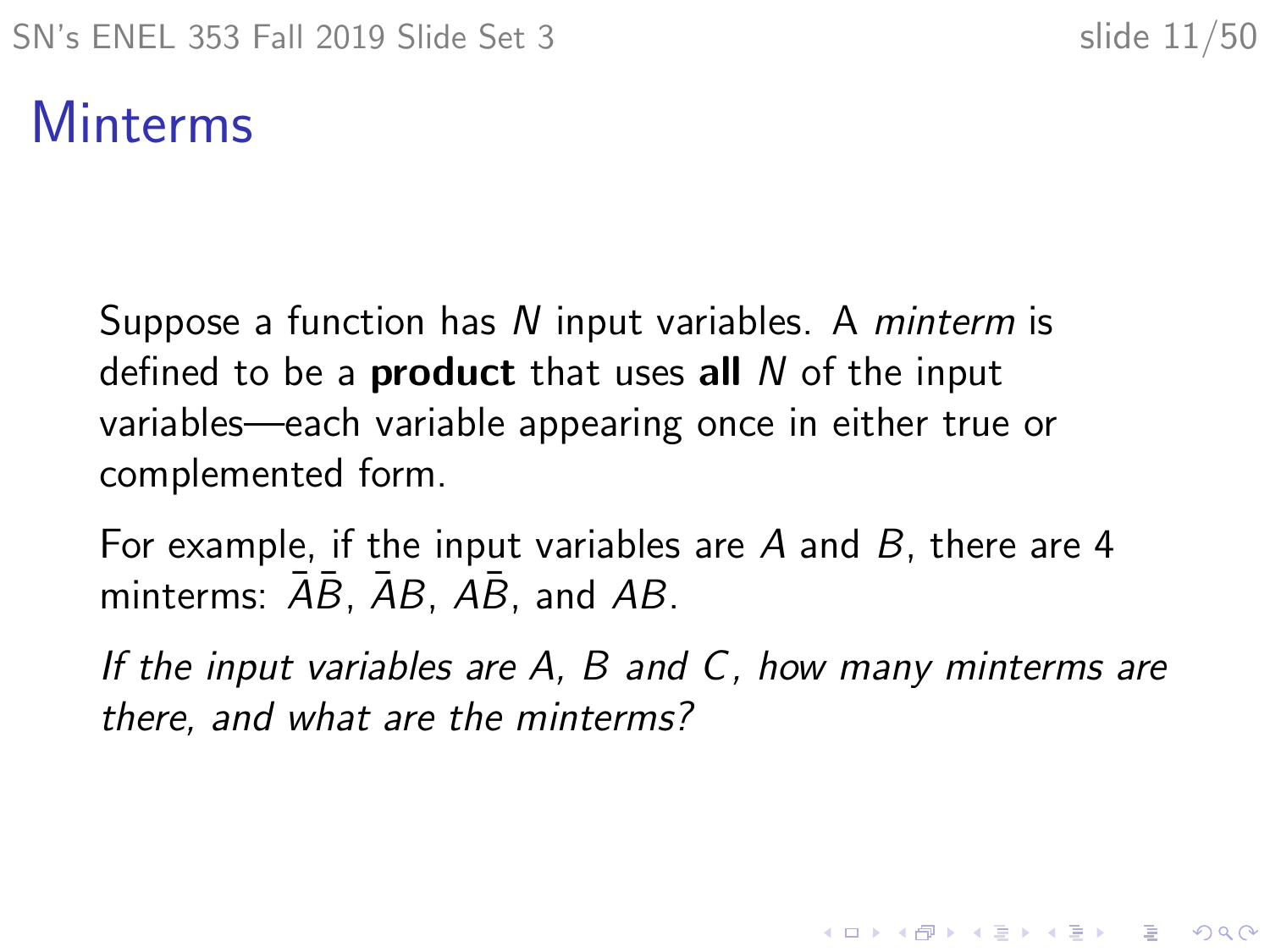#### Sums and maxterms

A sum is either

 $\blacktriangleright$  a literal; or

 $\triangleright$  two or more literals OR-ed together.

Examples of sums: A,  $\overline{B}$ ,  $\overline{A}$  + B,  $A$  + B +  $\overline{C}$ .

Examples of expressions that are **not** sums:  $AB$ ,  $A + C$ ,  $A + \overline{B}\overline{C}$ 

A *maxterm* is defined to be a sum that uses all  $N$  of the input variables—each variable appearing once in either true or complementary form. (This definition differs from the minterm definition by only one word!)

For input variables A and B, what are all the maxterms?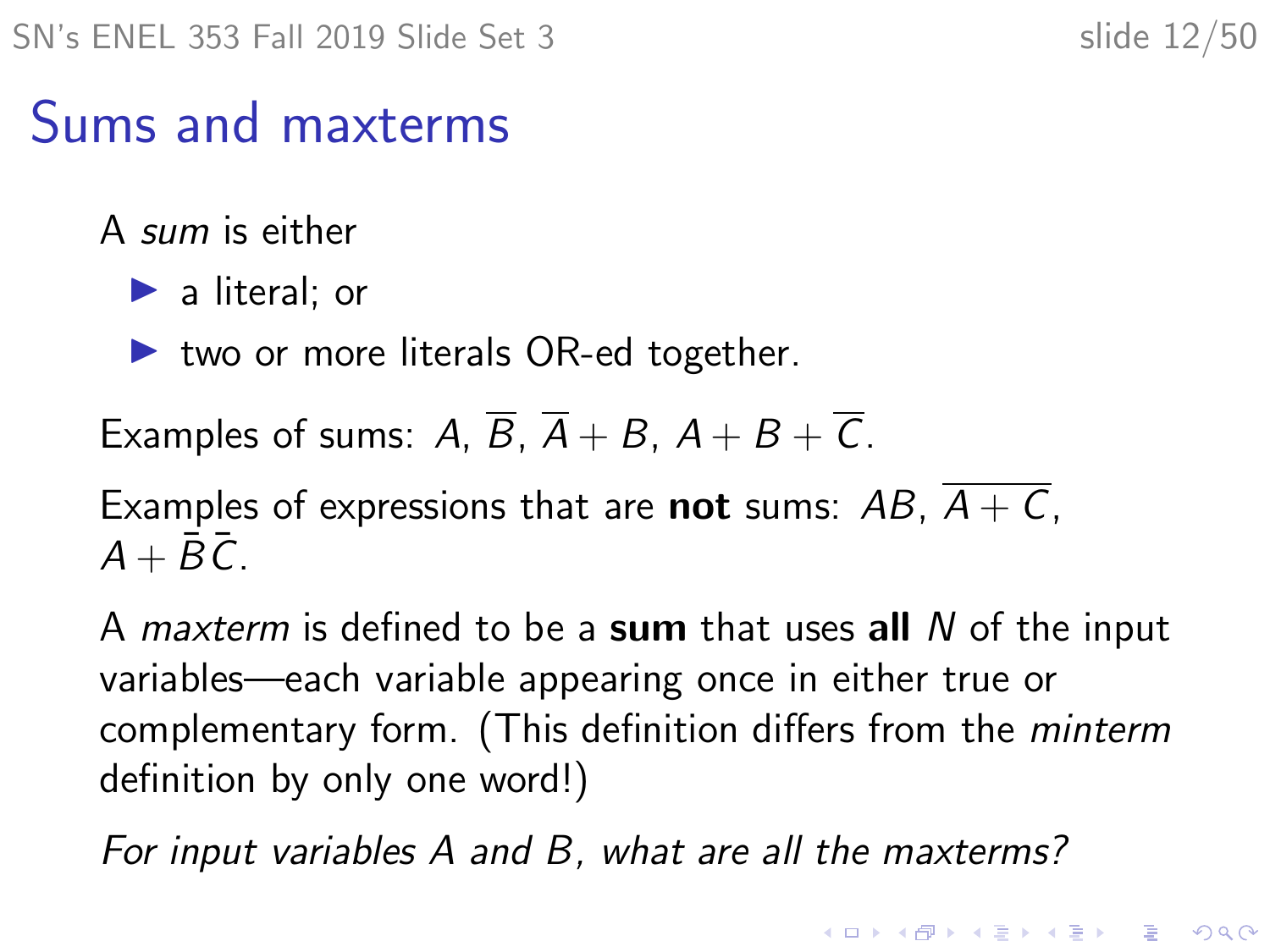#### <span id="page-12-0"></span>Outline of Slide Set 3

- [Ordinary Algebra](#page-2-0)
- [Boolean Algebra](#page-4-0)

#### [Order of operations in Boolean algebra](#page-12-0)

- [Sum-of-products expressions](#page-18-0)
- [Products of sums and product-of-sums canonical form](#page-25-0)
- [Axioms and Theorems of Boolean Algebra](#page-31-0)
- T12 and T12'[: De Morgan's Theorem](#page-41-0)
- [Using theorems to simplify expressions](#page-46-0)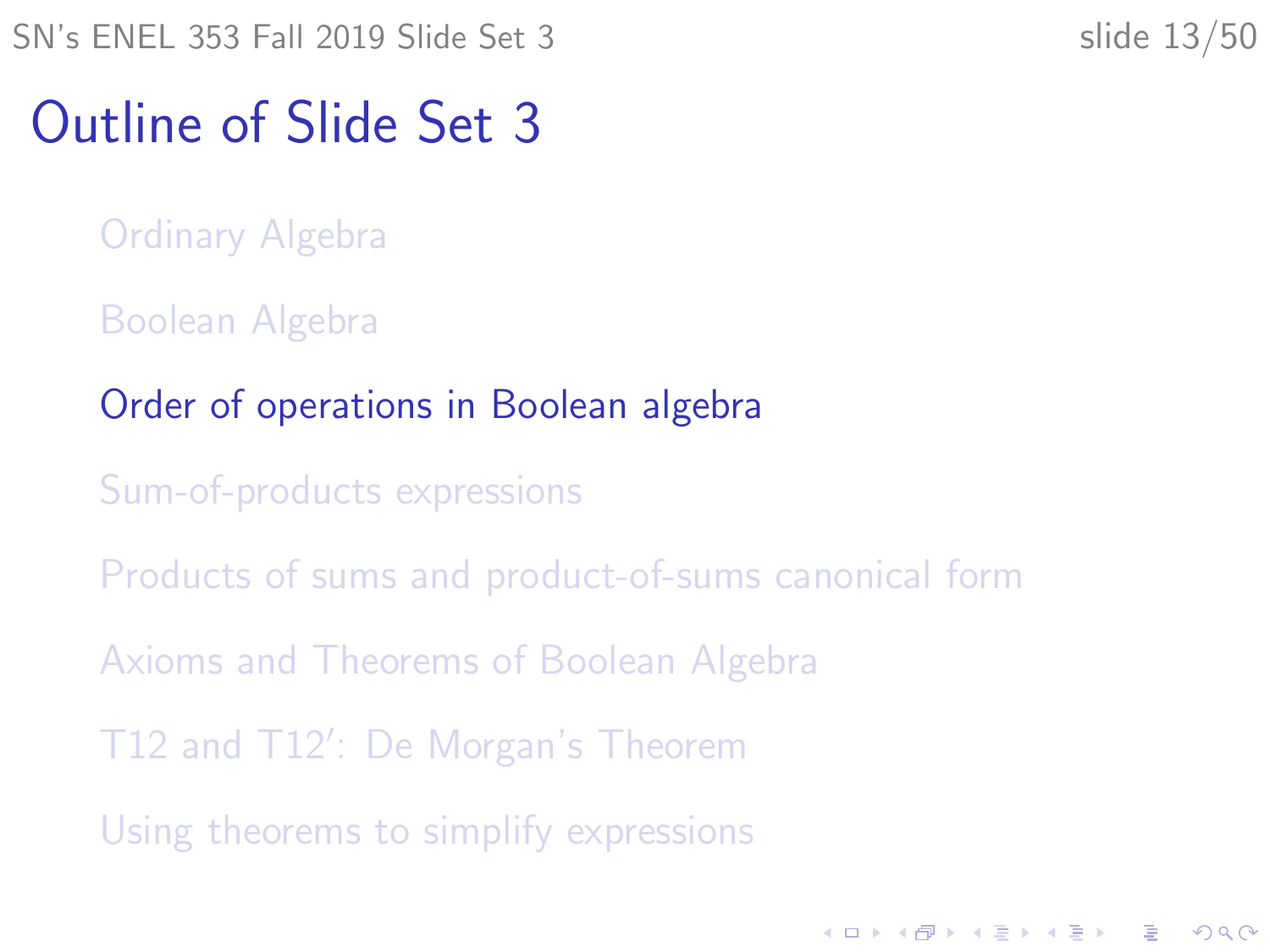KELK KØLK VELKEN EL 1990

## Order of operations in Boolean algebra

Order of operations is related to the concept of **operator** precedence.

In Boolean algebra:

- $\triangleright$  NOT has highest precedence.
- $\blacktriangleright$  AND is next.
- $\triangleright$  OR has lowest precedence.

Let's use parentheses to show order of operations in the following expressions.

- $\triangleright$  AB + BC
- $\triangleright$   $\bar{A}B + B\bar{C}$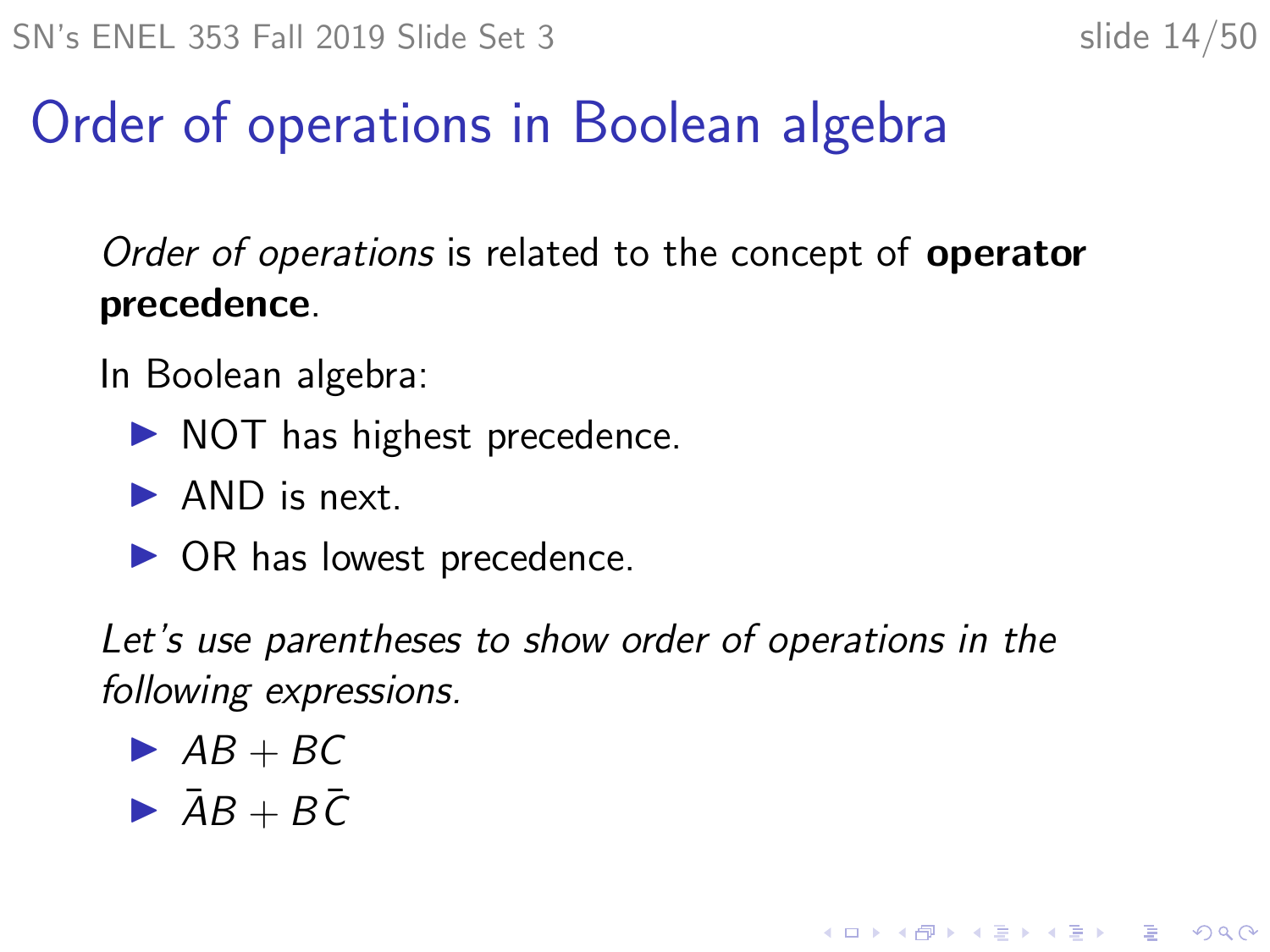**KORK ERKER ADAM ADA** 

#### Clarification about the notation for NOT

#### NOT is a **unary operator**—that means NOT applies to a single operand.

So when you see an "overline" over a complex expression, that expression has to be evaluated before NOT can be applied.

So, for example,

$$
\blacktriangleright \overline{AB} \text{ really means } \overline{(AB)} \, ;
$$

$$
\blacktriangleright \overline{A+B} \text{ really means } \overline{(A+B)} \, ;
$$

$$
\blacktriangleright \overline{\overline{AB} + A\overline{B}}
$$
 really means 
$$
\overline{\overline{(AB + AB)}}.
$$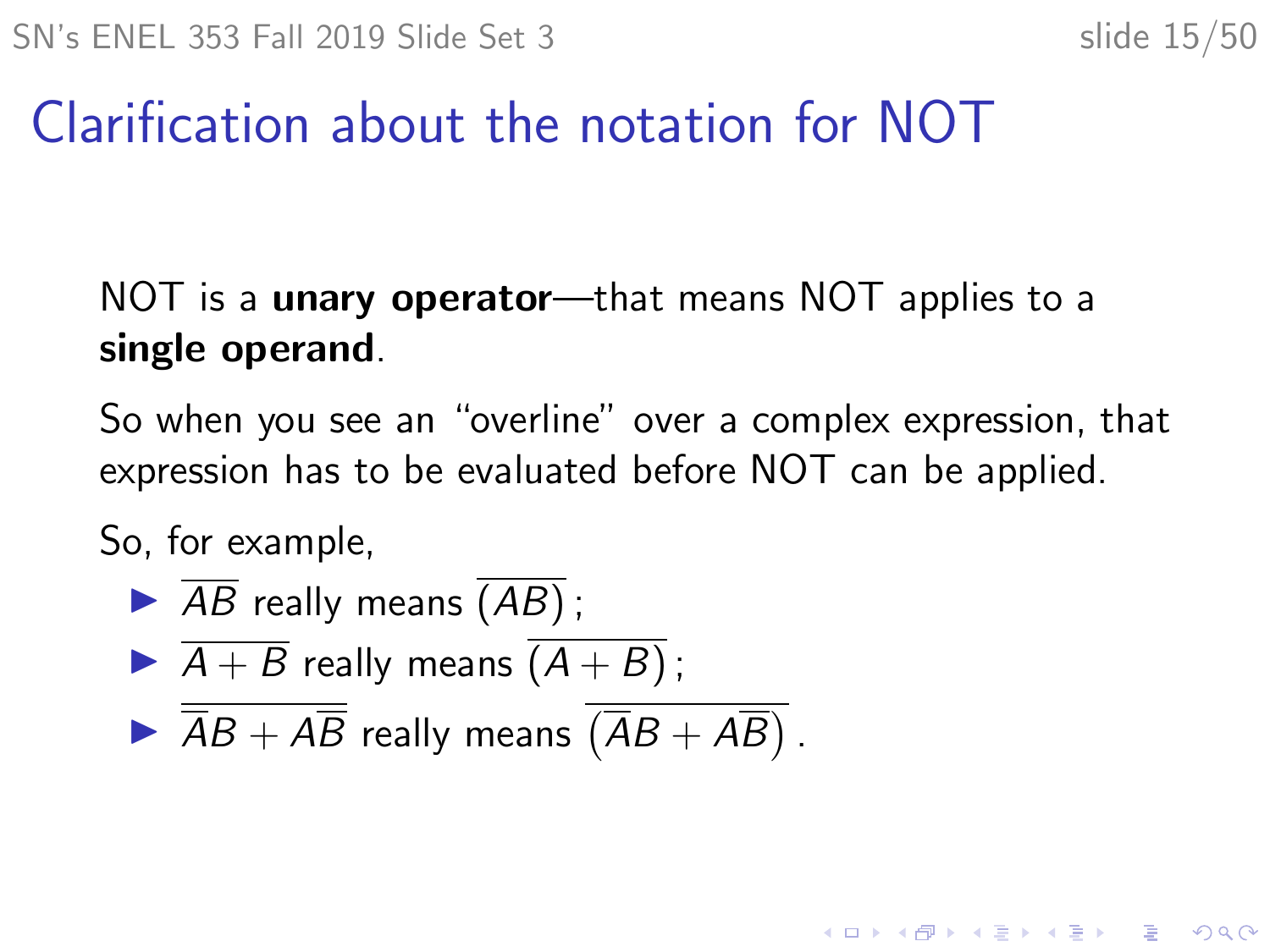When "overline" or "bar" is used for NOT, it's fairly obvious that something like  $A + B$  means, "Do the OR first, then the NOT."

When  $^{\prime}$  ("prime") is used for NOT, then it's important to know the operator precedence. For example,  $A + B'$  means  $A + (B')$ , not  $(A + B)'$ .

We won't use ' for NOT this term in ENEL 353, but the point made on this slide is helpful when you read material about Boolean algebra that does use ' for NOT.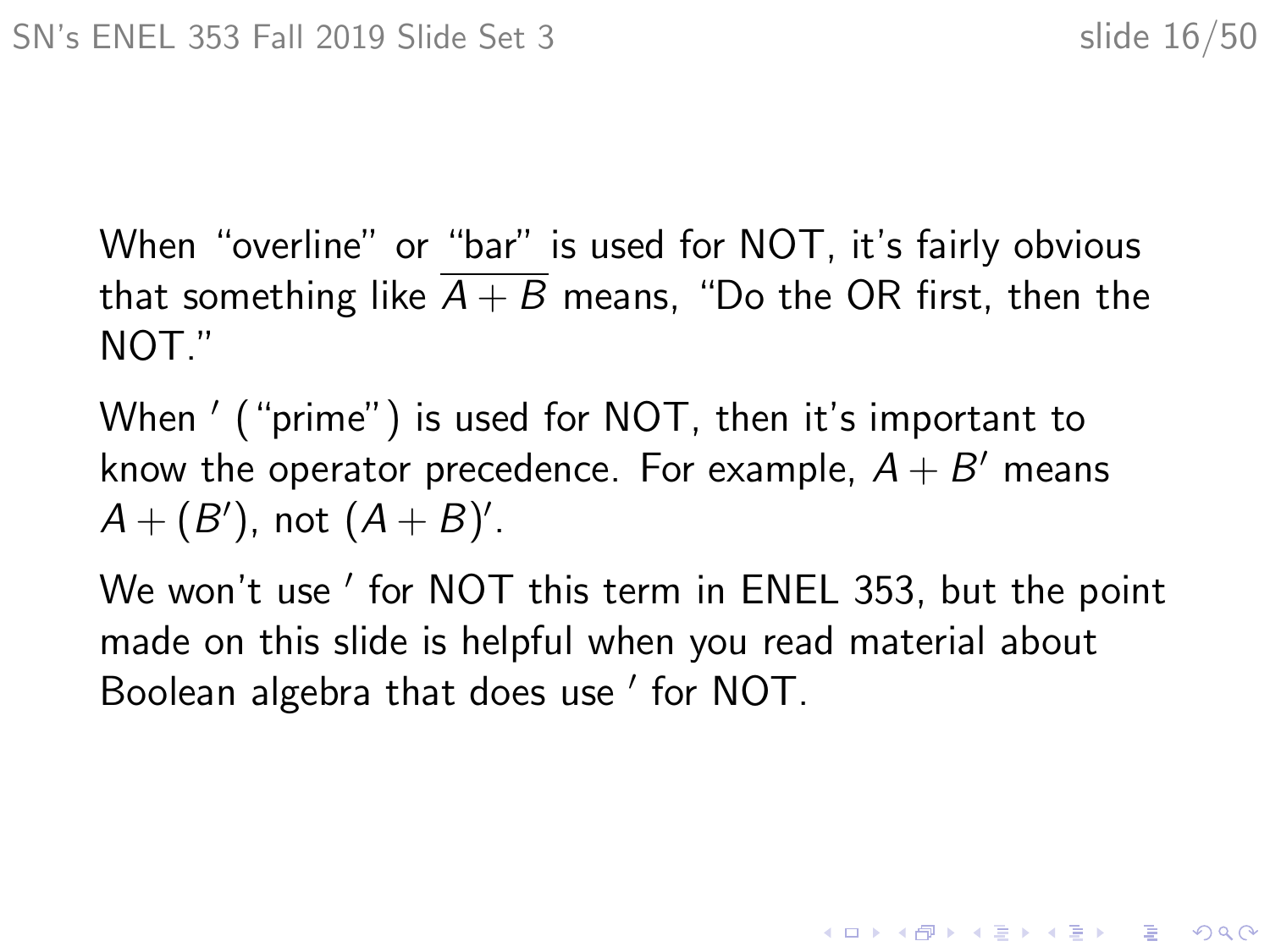## Associativity of AND and OR operators

We've just seen expressions such as

- $\blacktriangleright$   $\overline{AB}\overline{C}$  ;
- $\blacktriangleright$  A + B +  $\bar{C}$  .

These might raise questions, such as

- Does the first example mean  $(\overline{A}\overline{B})\overline{C}$  or  $\overline{A}(\overline{B}\overline{C})$ , or does it matter?
- Does the second example mean  $(A + B) + \bar{C}$  or  $\mathcal{A}+\bigl(\mathcal{B}+\bar{\mathcal{C}}\bigr)$ , or does it matter?

In fact, AND and OR are both **associative**, which means that

 $(XY)Z = X(YZ)$ —it doesn't matter which AND is done first. So we usually just write  $XYZ$ .

$$
(X + Y) + Z = X + (Y + Z),
$$
 so we usually just write  
 
$$
X + Y + Z.
$$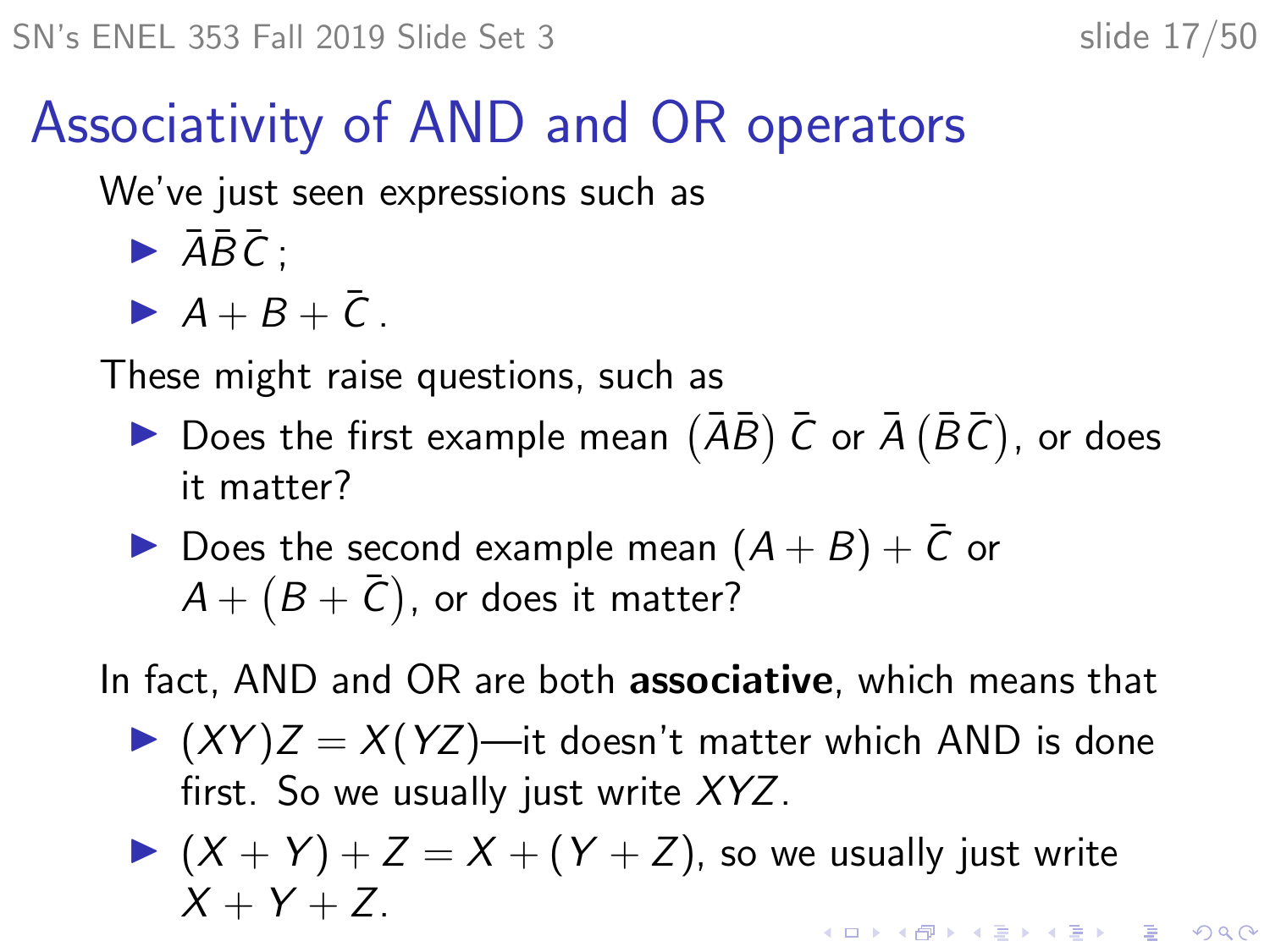KELK KØLK VELKEN EL 1990

Let's prove that  $(XY)Z = X(YZ)$ .  $(X + Y) + Z = X + (Y + Z)$  can be proved in a similar manner.

Recall that the N-input AND function was defined as

AND 
$$
(A_1, A_2, ..., A_N)
$$
 =  $\begin{cases} 1 & \text{if all of } A_1, A_2, ..., A_N \text{ are } 1 \\ 0 & \text{otherwise} \end{cases}$ 

Because the AND operator is associative, we can write

AND 
$$
(A_1, A_2, \ldots, A_N) = A_1 A_2 \cdots A_N
$$
.

Similarly for N-input OR, we can write

$$
OR (A1, A2,..., AN) = A1 + A2 + ··· + AN.
$$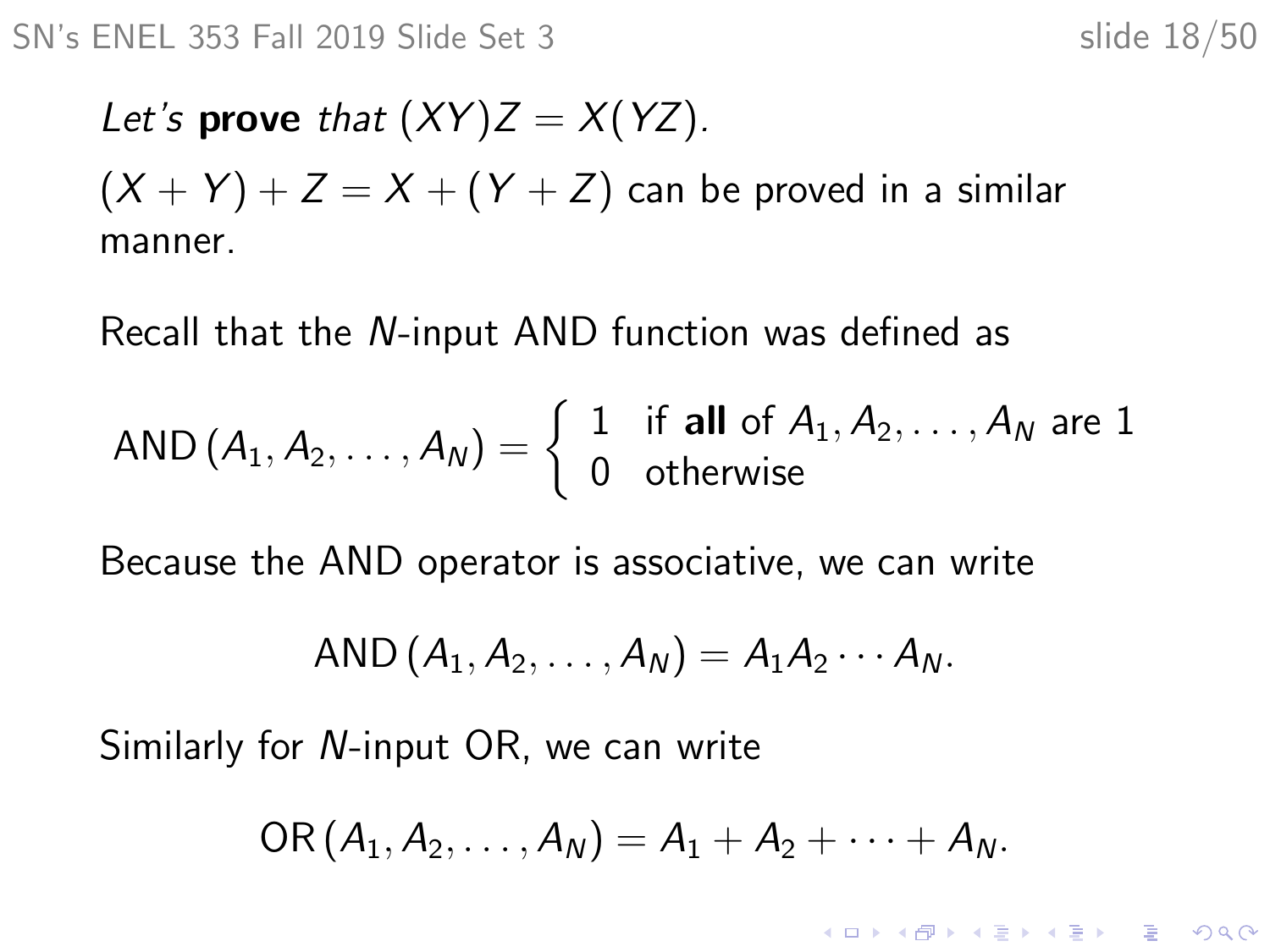#### <span id="page-18-0"></span>Outline of Slide Set 3

- [Ordinary Algebra](#page-2-0)
- [Boolean Algebra](#page-4-0)
- [Order of operations in Boolean algebra](#page-12-0)
- [Sum-of-products expressions](#page-18-0)
- [Products of sums and product-of-sums canonical form](#page-25-0)
- [Axioms and Theorems of Boolean Algebra](#page-31-0)
- T12 and T12'[: De Morgan's Theorem](#page-41-0)
- [Using theorems to simplify expressions](#page-46-0)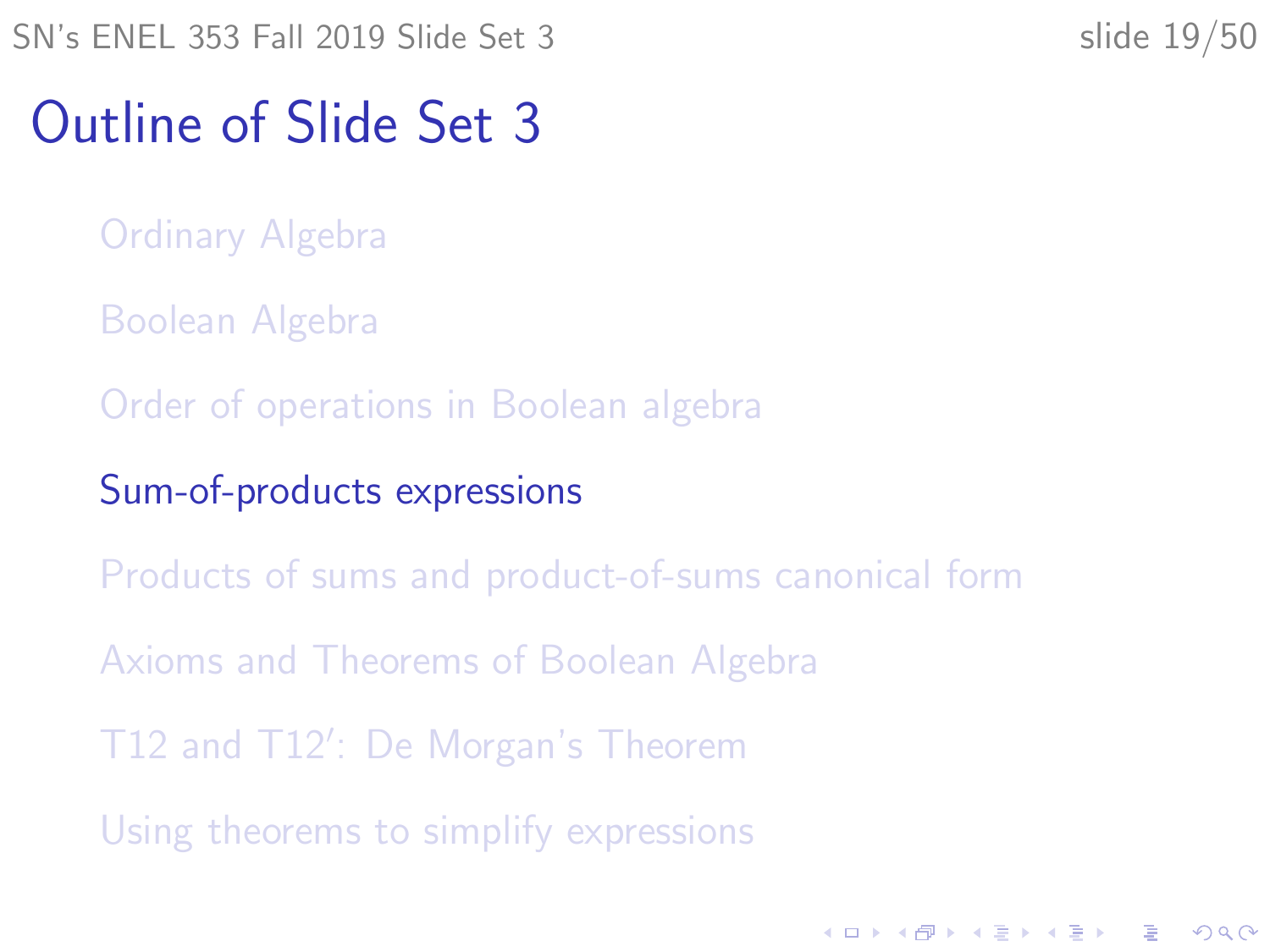#### Sum-of-products expressions

A sum-of-products—often abbreviated as SOP—is defined to be either

- $\blacktriangleright$  a single product, or
- $\blacktriangleright$  two or more products, ORed together.

With variables A, B and C, which of the following are SOP expressions?

1.  $\bar{A}C$ 

- 2.  $A + B + C$
- $3. A + \bar{A}BC$
- 4.  $\overline{A}\overline{B}C + \overline{A}B\overline{C} + A\overline{B}\overline{C} + ABC$
- 5.  $A(BC + BC)$

6.  $AB + \overline{BC}$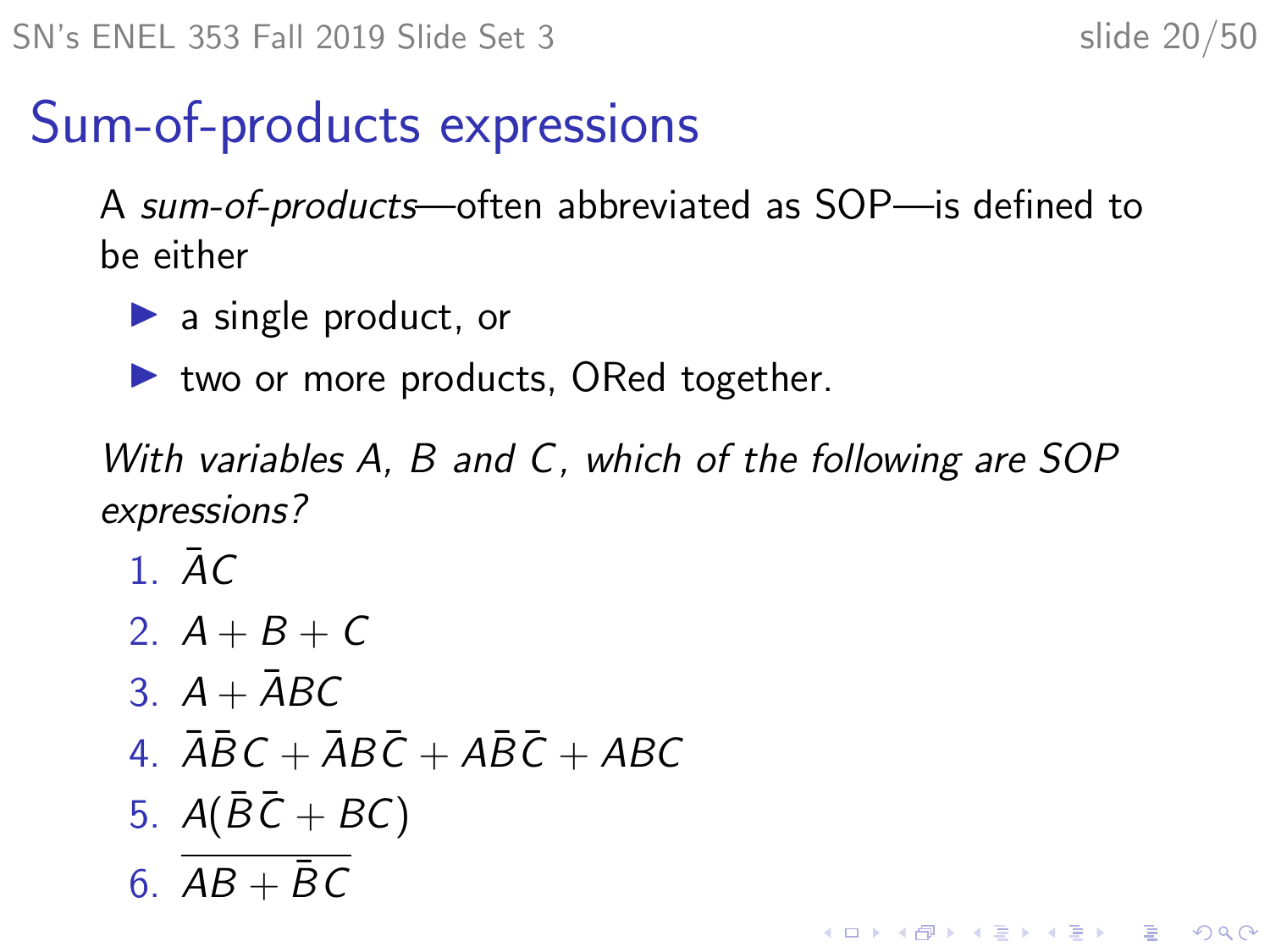#### Sum-of-products canonical form

Sum-of-products canonical form is defined to be an SOP expression for a Boolean function in which all the products are minterms.

With variables A, B and C, which of the following expressions are in SOP canonical form?

1  $\bar{A}C$ 2.  $A + B + C$ 3.  $A + \overline{A}BC$ 4.  $\overline{ABC} + \overline{AB}\overline{C} + \overline{AB}\overline{C} + \overline{ABC}$ 5.  $A(\overline{B}\overline{C} + BC)$ 6.  $AB + \overline{BC}$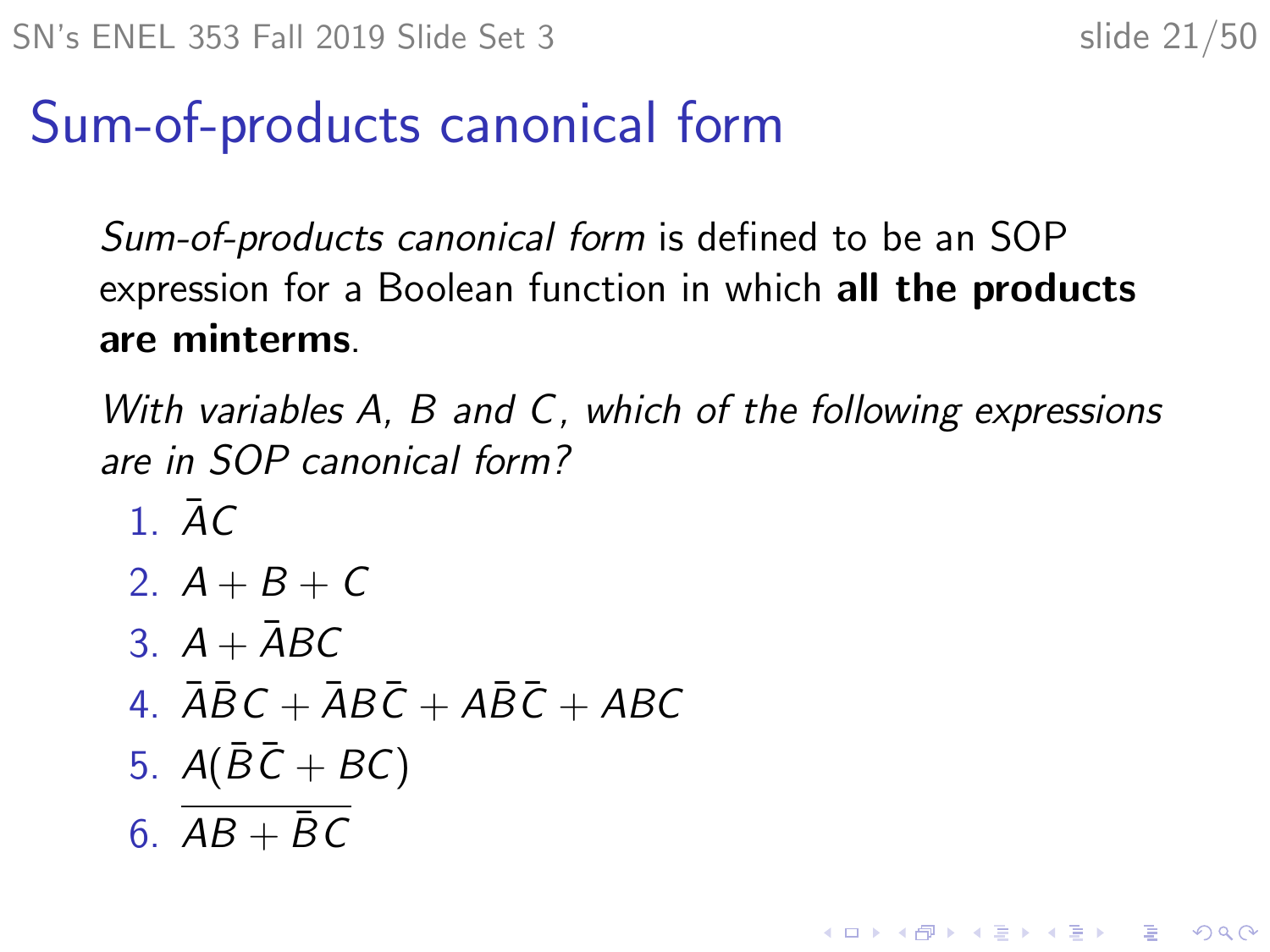**KORKAR KERKER E VOOR** 

# Using SOP canonical form to get a Boolean equation from a truth table

- <span id="page-21-0"></span>Suppose you have a truth table for some function  $F$ , which is a function of some number of Boolean variables.
- Then there is a straightforward procedure for finding the SOP canonical form equation for F.
	- **If Step 1:** For each row in the table that has  $F = 1$ , find which **minterm** is **true** for that row.
	- $\triangleright$  Step 2: OR together all the minterms found in Step 1.

Let's use this procedure to find SOP canonical form equations for

- $\blacktriangleright$   $F = \overline{A \oplus B}$  (the XNOR function), and
- $\blacktriangleright$  the sum function of a 1-bit full adder.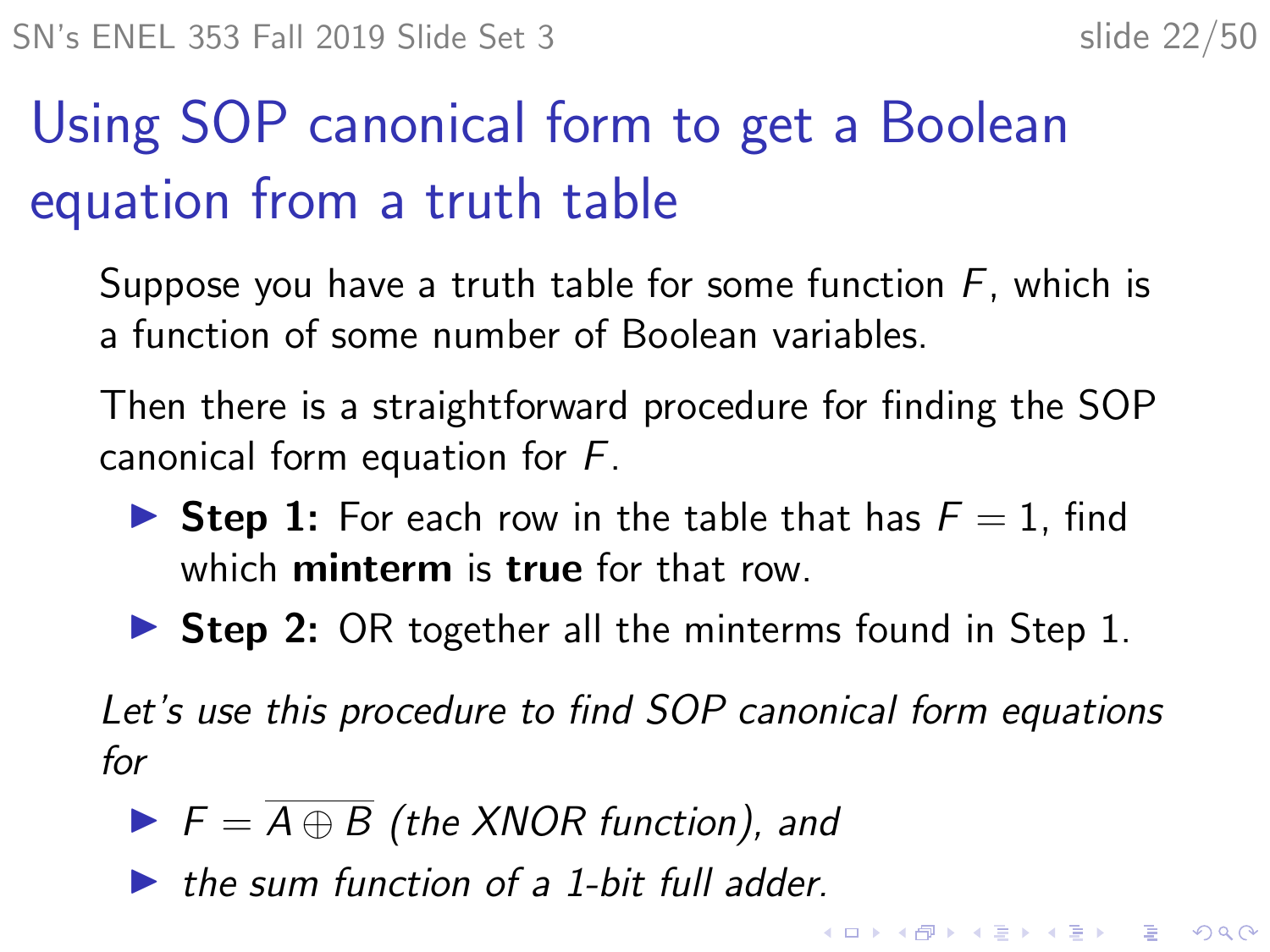## Minterm numbering

Consider a truth table involving N variables. We can number the rows of the table starting at 0 and ending with  $2^N - 1$ .

The number of a row will be the value of the unsigned binary number made up of the 0's and 1's in that row on the input side of the table.

 $m_k$ , read as "minterm k", is the minterm that is true for the input values in row  $k$  of the table.

Let's determine the minterm numbering for the cases of (a) two input variables and (b) three input variables.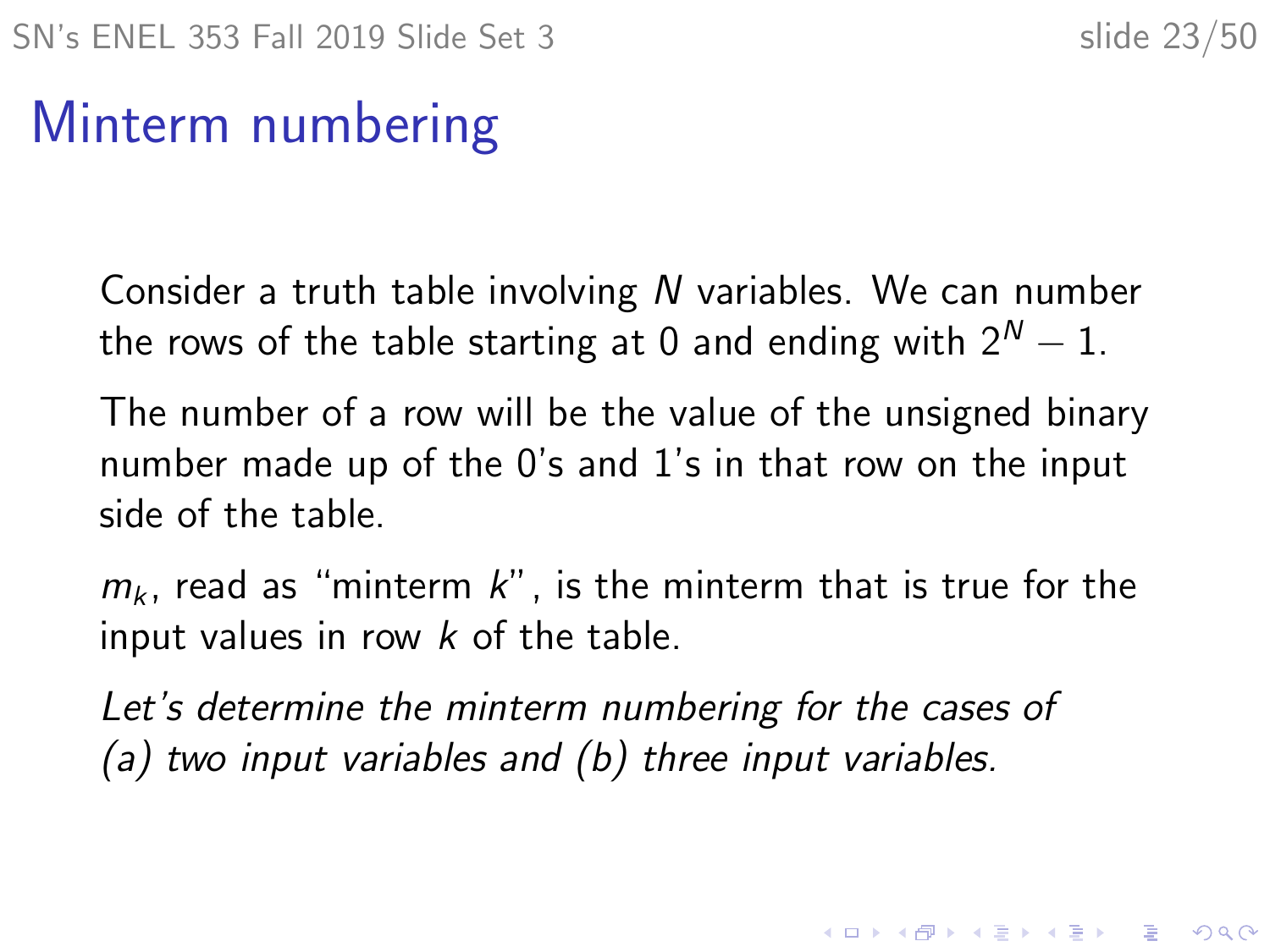# Minterm numbering and shorthand for SOP canonical form

There are a couple of compact ways to use minterm numbers to write SOP canonical forms. These avoid writing out all the literals involved, and are especially handy for functions of 3 or more variables with lots of minterms.

For example, if SOP canonical form for  $F(A,B,C)$  is the OR of minterms  $m_0$ ,  $m_1$ ,  $m_3$ ,  $m_4$ , and  $m_6$ , we can write

$$
F=\Sigma(m_0,m_1,m_3,m_4,m_6)
$$

or just

$$
\digamma = \Sigma(0,1,3,4,6).
$$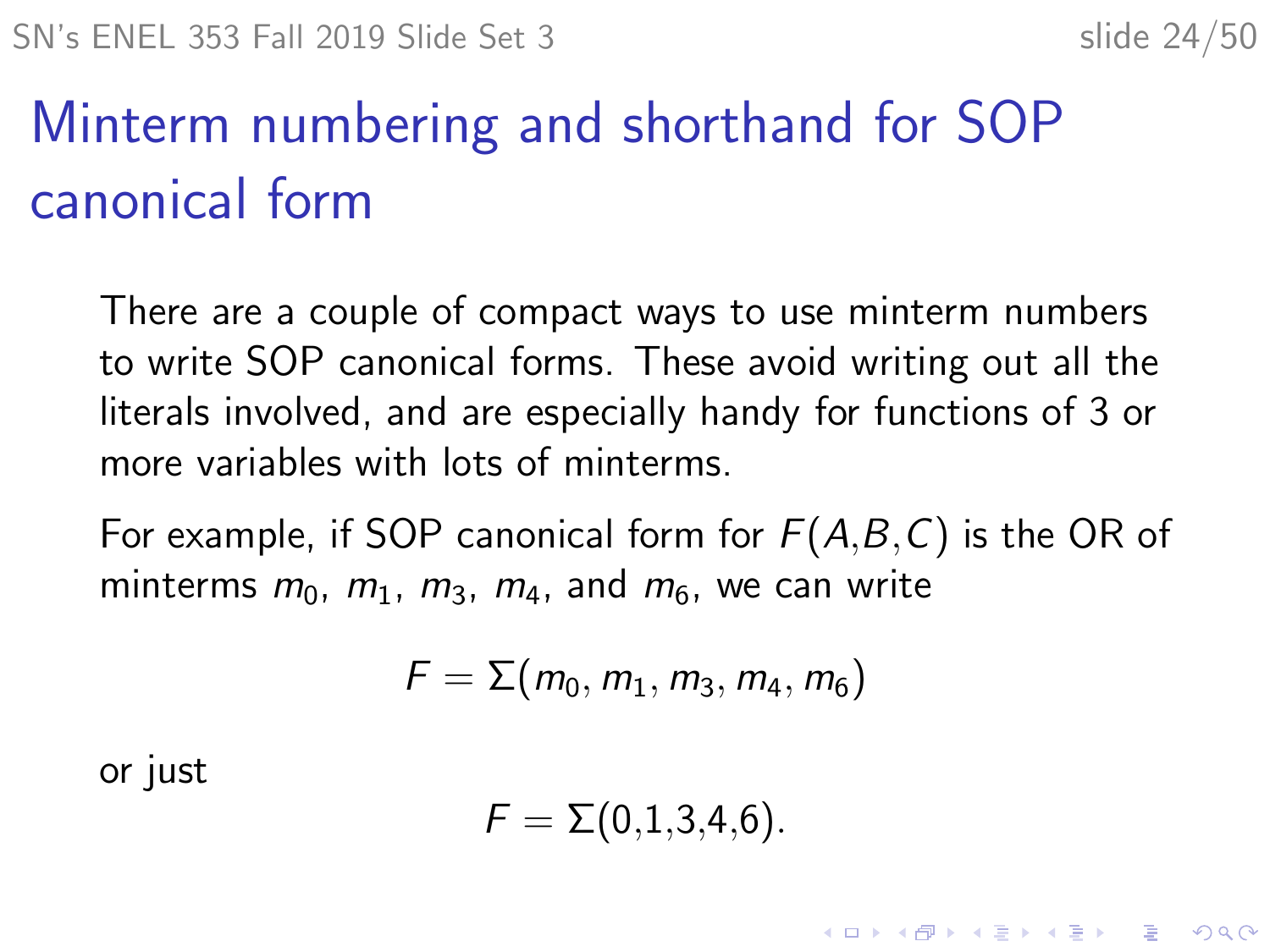**KORKAR KERKER SAGA** 

# Minterm numbering and shorthand for SOP canonical form: Examples

Let's write the SOP canonical form for  $F(A,B) = A \oplus B$  using minterm numbers.

Let's write the SOP canonical form for the sum function of a one-bit full adder using minterm numbers.

For the function  $F = \sum (m_0, m_1, m_3, m_4, m_6)$ , let's determine the truth table, assuming that the input variables are A, B, and C.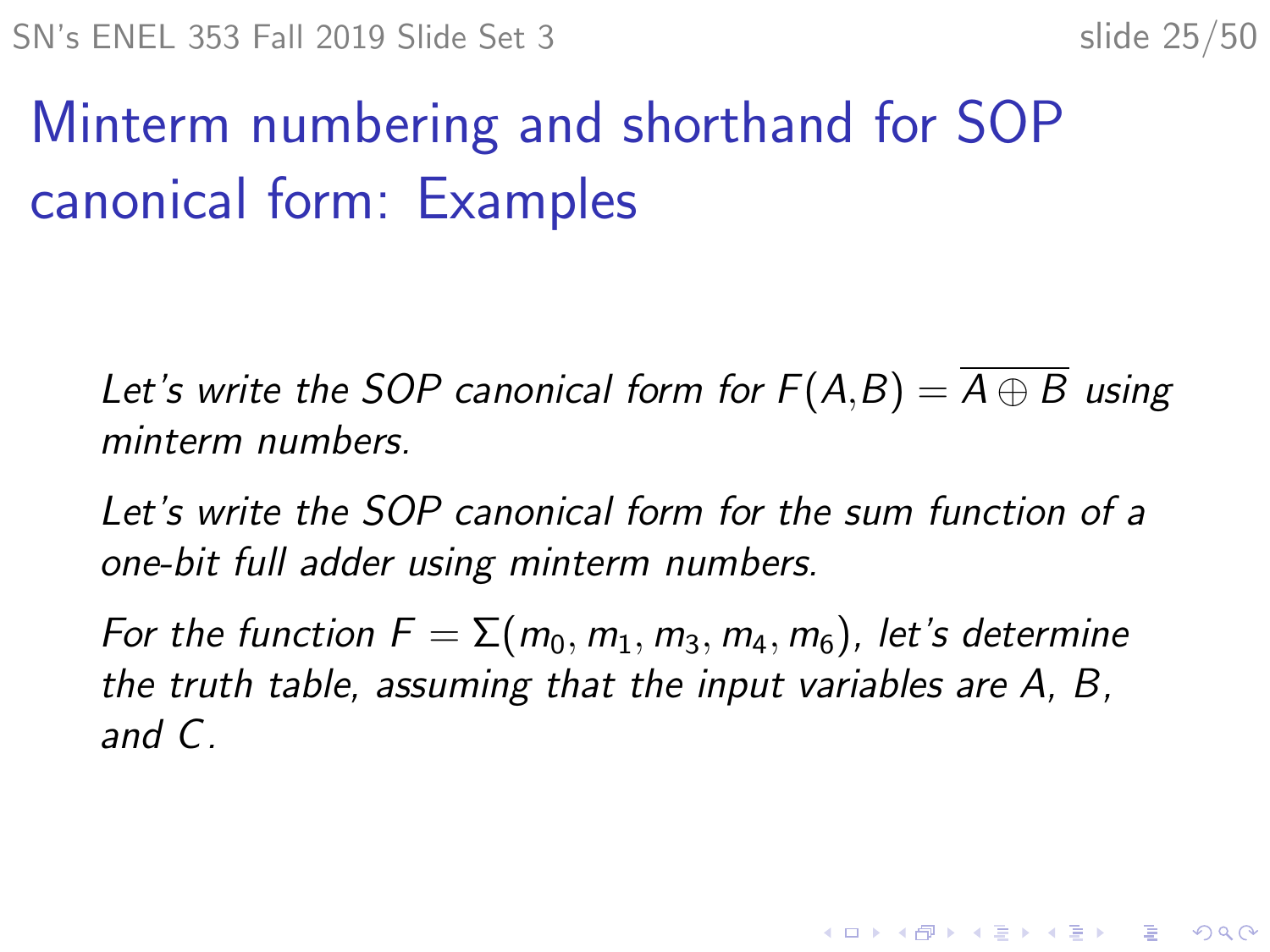#### <span id="page-25-0"></span>Outline of Slide Set 3

- [Ordinary Algebra](#page-2-0)
- [Boolean Algebra](#page-4-0)
- [Order of operations in Boolean algebra](#page-12-0)
- [Sum-of-products expressions](#page-18-0)
- [Products of sums and product-of-sums canonical form](#page-25-0)
- [Axioms and Theorems of Boolean Algebra](#page-31-0)
- T12 and T12'[: De Morgan's Theorem](#page-41-0)
- [Using theorems to simplify expressions](#page-46-0)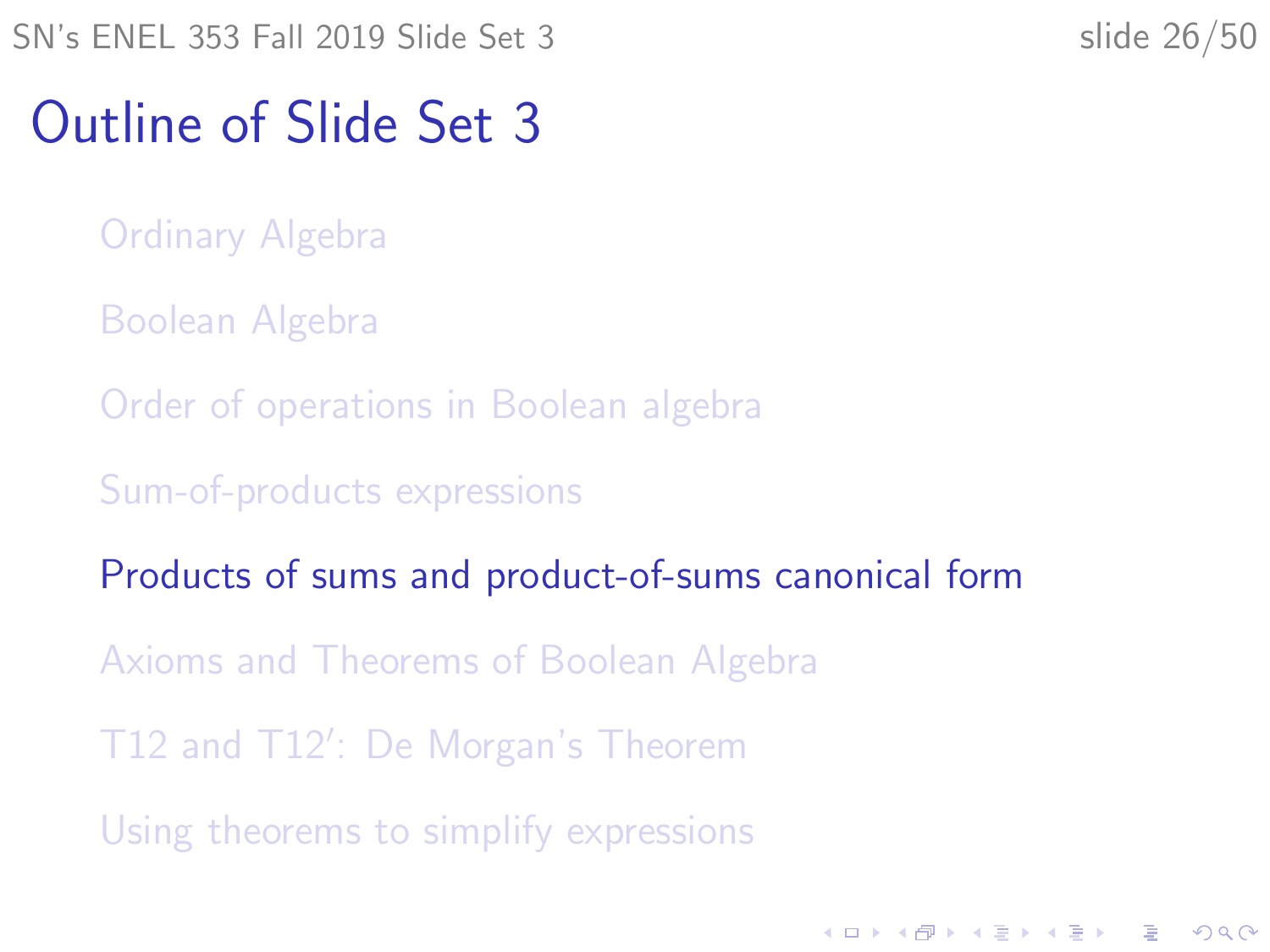# Products of sums and product-of-sums canonical form

A product-of-sums—often abbreviated as POS—is defined to be either

 $\blacktriangleright$  a single sum, or

 $\blacktriangleright$  two or more sums, ANDed together.

With variables A, B and C, which of the following are POS expressions?

► 
$$
A + \bar{B}
$$
  
\n►  $(A + \bar{B})(A + C)$   
\n►  $A\bar{B}C$   
\n►  $A\bar{B}C$ 

An expression in product-of-sums canonical form is defined to be a POS expression in which all the sums are maxterms.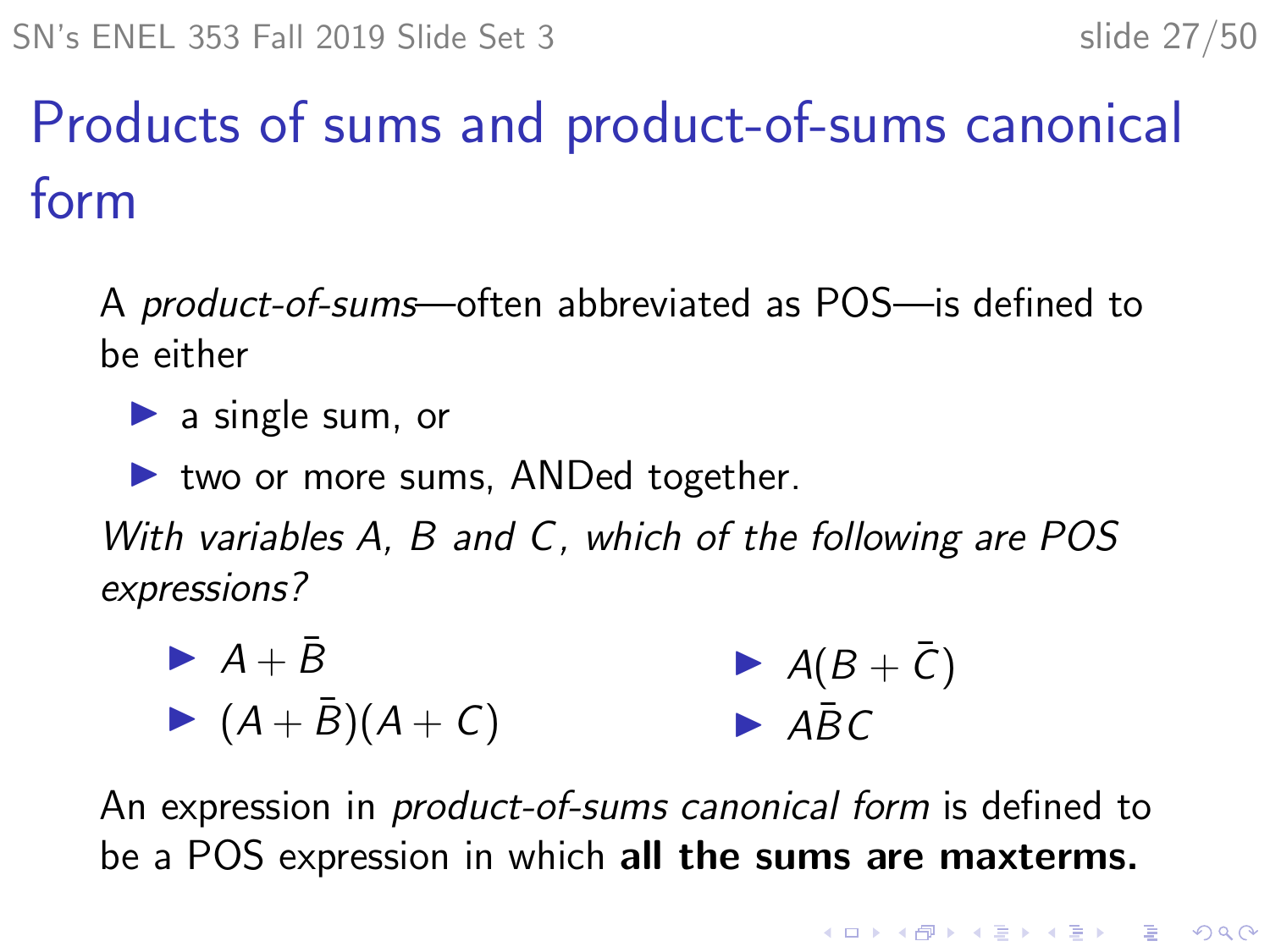#### From truth table to SOP or POS canonical form

The table below summarizes

- $\triangleright$  a method to find SOP canonical form from a truth table—this is review of material on slide [22;](#page-21-0)
- $\triangleright$  a method to find POS canonical form from a truth table.

| Goal          | Step 1                   | Step 2            |
|---------------|--------------------------|-------------------|
| SOP canonical | For truth table rows     | OR together       |
| form          | with $F = 1$ , find true | minterms found in |
|               | minterms.                | Step 1.           |
| POS canonical | For truth table rows     | AND together      |
| form          | with $F = 0$ , find      | maxterms found in |
|               | false maxterms.          | Step 1.           |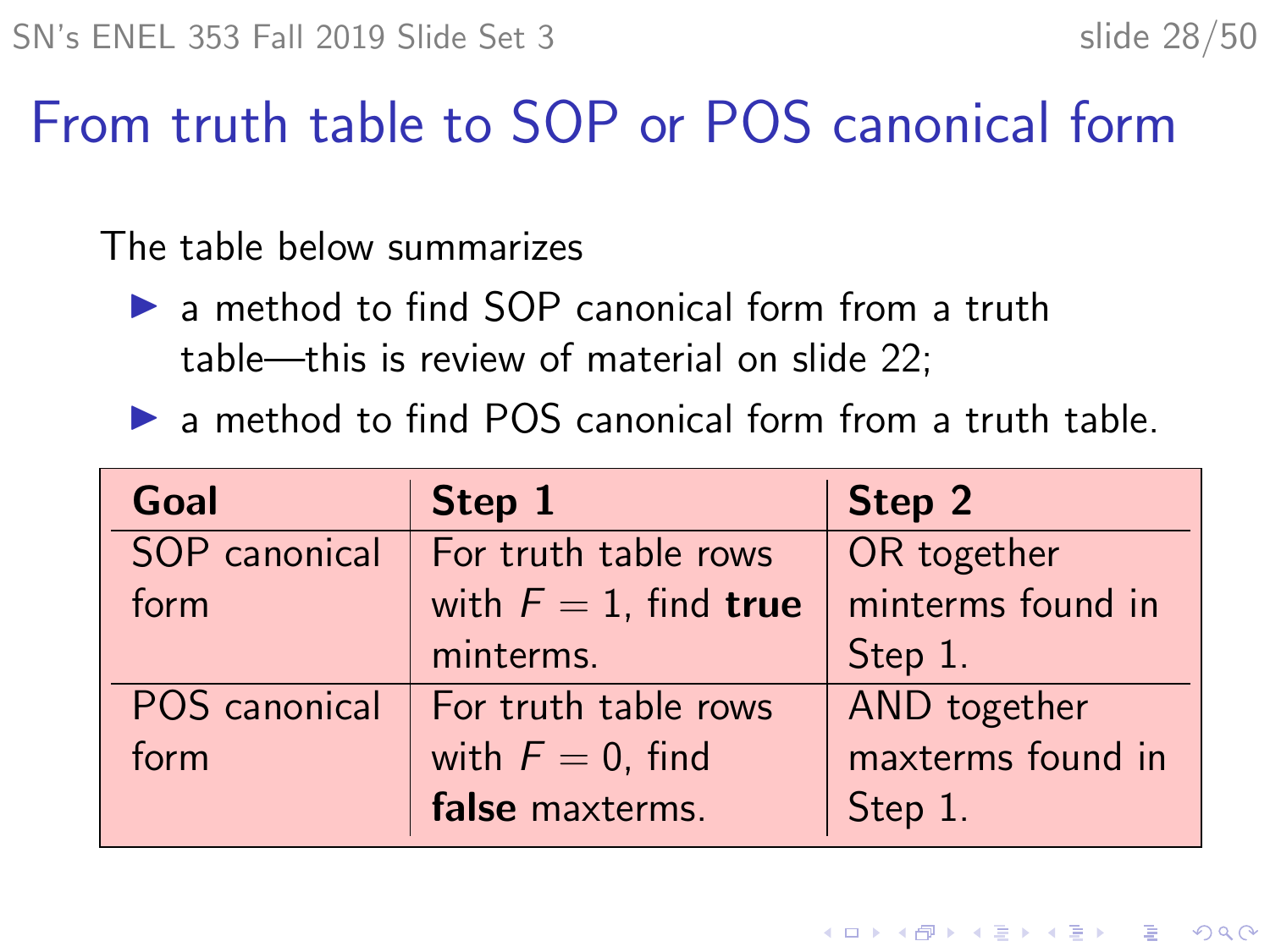K ロ ▶ K 個 ▶ K 할 ▶ K 할 ▶ 이 할 → 이익 @

## From truth table to POS canonical form

| <b>Goal</b>   | Step 1               | Step 2            |
|---------------|----------------------|-------------------|
| POS canonical | For truth table rows | AND together      |
| form          | with $F = 0$ , find  | maxterms found in |
|               | false maxterms.      | Step 1.           |

Let's apply this method to find POS canonical form for  $F = \overline{A \oplus B}.$ 

Let's apply this method to find POS canonical form for the sum function of a 1-bit full adder.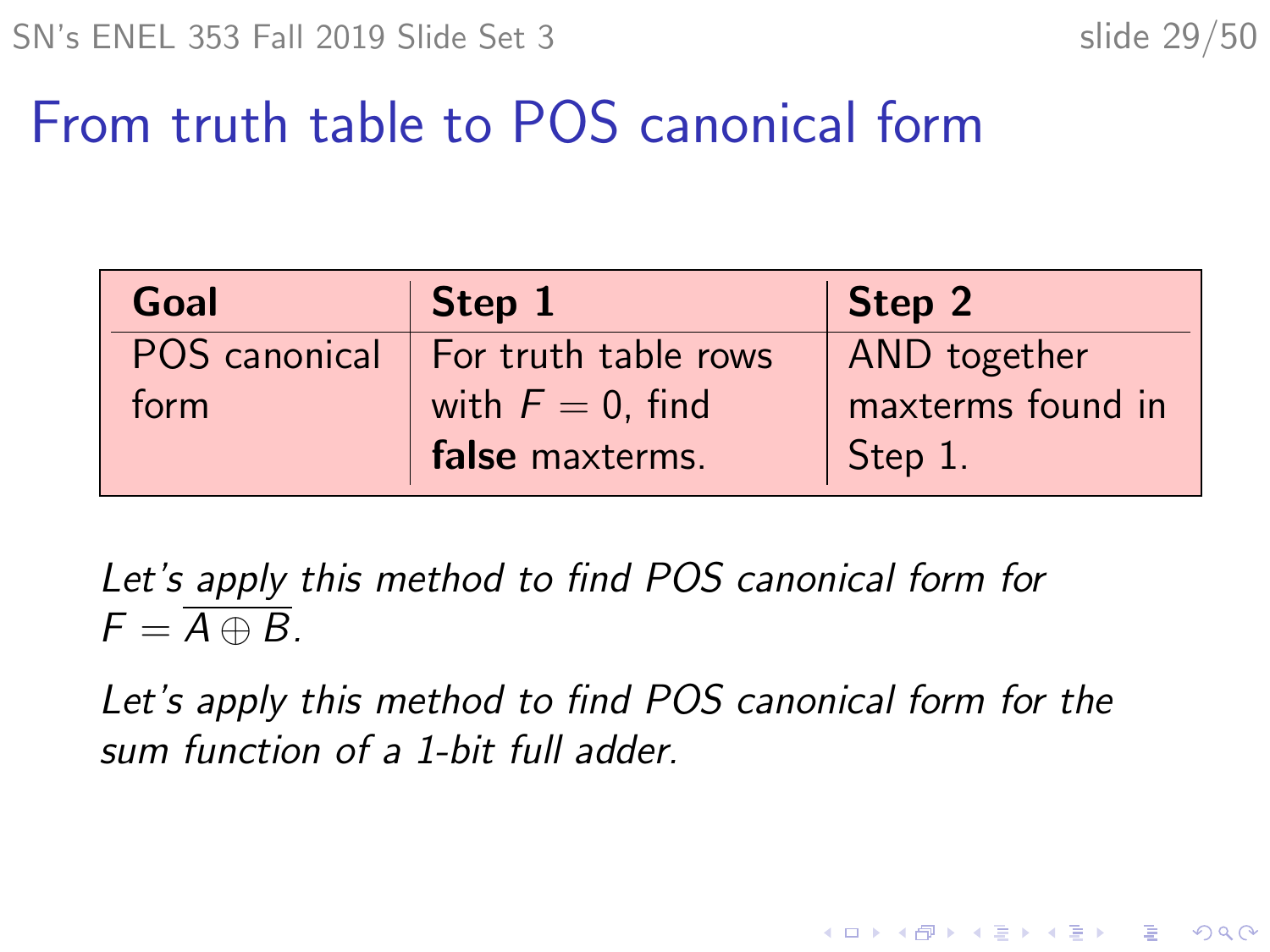# Remark about methods for finding SOP and POS canonical forms

There is some **simple intuition** behind the method for **SOP** canonical form: Really, you're just making a list of all of the different combinations of input bits that make the output function true.

Your instructor's opinion about the method for POS canonical form: Maybe there's an intuitive way to understand it, but if so, it's **not very simple!**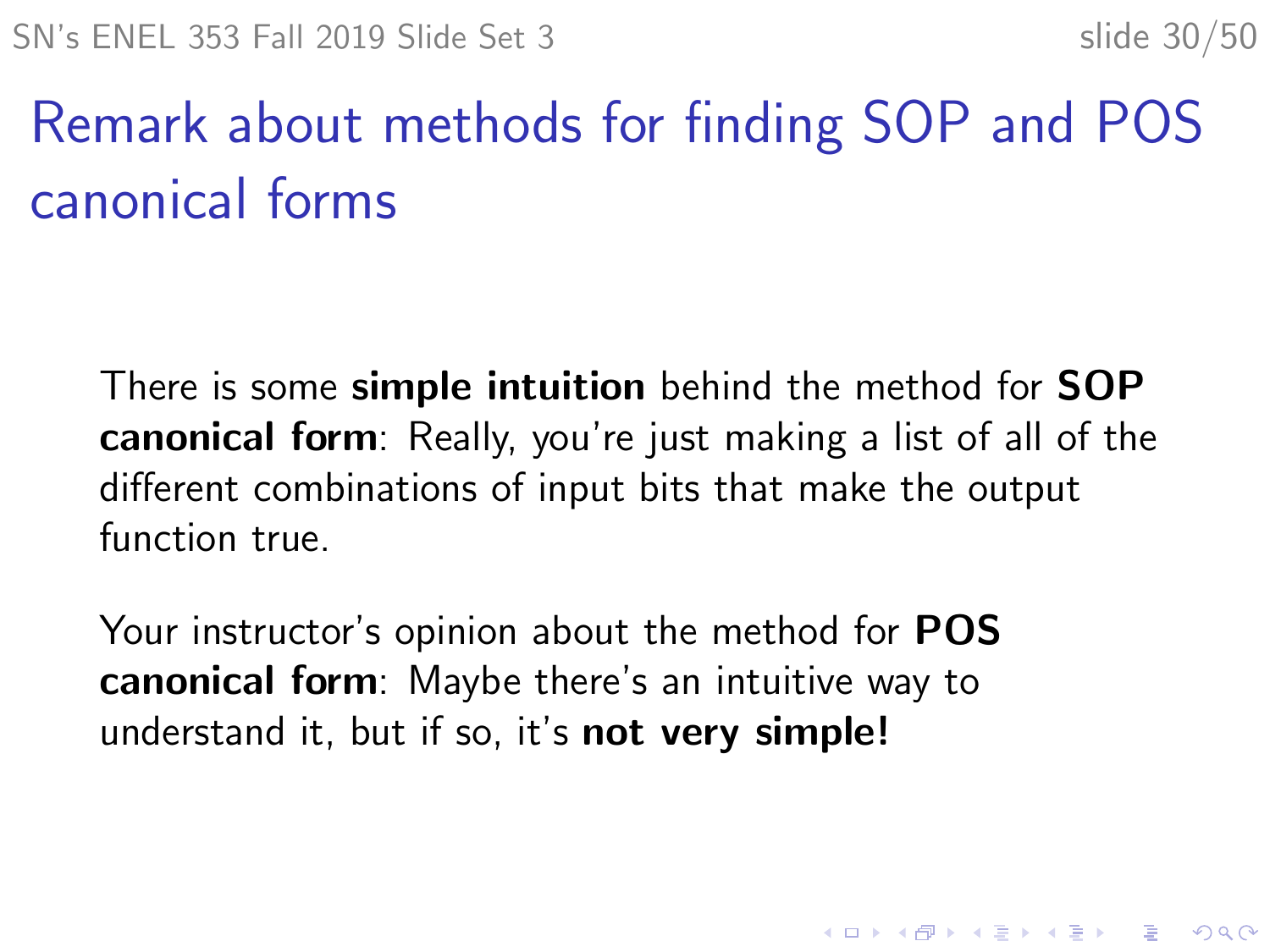# Maxterm numbering and shorthand for POS canonical forms

The number of a maxterm is the row number of the truth table row for which that maxterm is false.

Let's find maxterm numbers for a function of 3 variables, then use those to write POS canonical form for the sum-output-of-1-bit-full-adder example.

 $M_k$  is read as "maxterm k". Attention: Use lowercase m for minterm, and uppercase M for maxterm.

 $\Pi$  notation ( $\Pi$  is the uppercase of  $\pi$ ) is sometimes used to represent a product of maxterms. Let's do an example.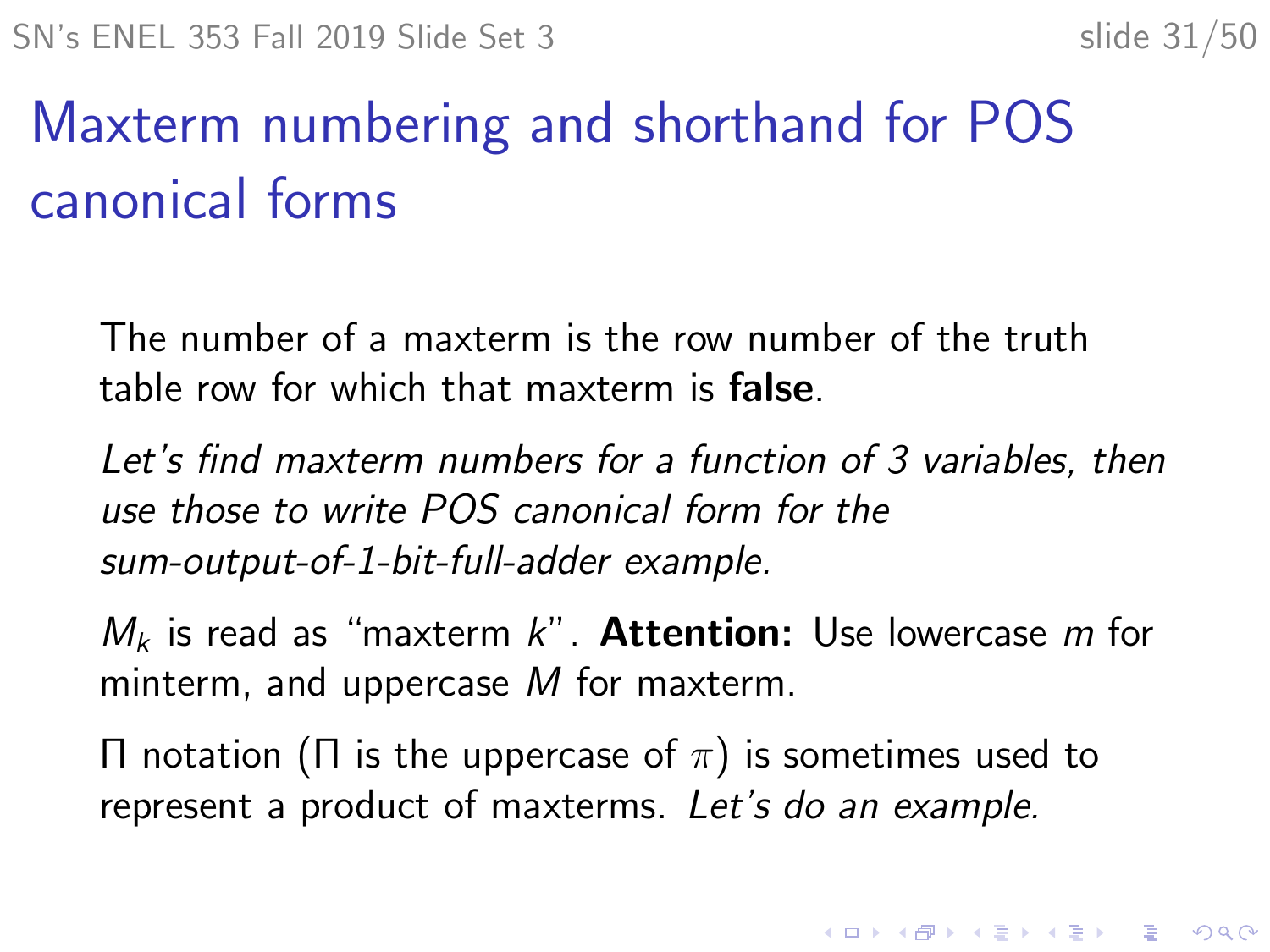#### <span id="page-31-0"></span>Outline of Slide Set 3

- [Ordinary Algebra](#page-2-0)
- [Boolean Algebra](#page-4-0)
- [Order of operations in Boolean algebra](#page-12-0)
- [Sum-of-products expressions](#page-18-0)
- [Products of sums and product-of-sums canonical form](#page-25-0)
- [Axioms and Theorems of Boolean Algebra](#page-31-0)
- T12 and T12'[: De Morgan's Theorem](#page-41-0)
- [Using theorems to simplify expressions](#page-46-0)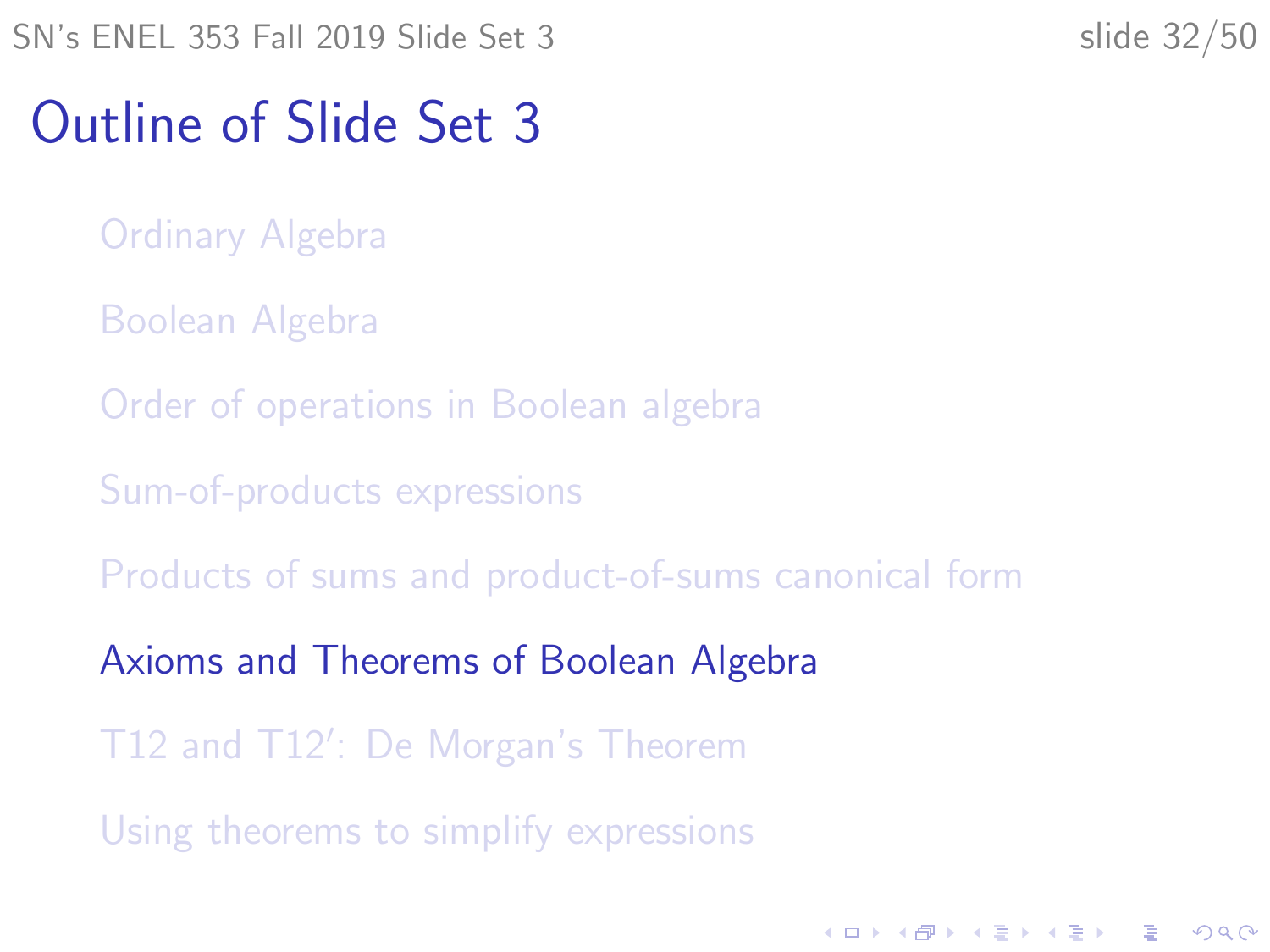#### Axioms of Boolean algebra

The *axioms* of a mathematical system are a minimal set of basic definitions we assume to be true. Everything true about the system can be derived from its axioms.

For Boolean algebra, the axioms are:

| $(A1)$ If $B \neq 1$ then $B = 0$ . | $(A1')$ If $B \neq 0$ then $B = 1$ . |
|-------------------------------------|--------------------------------------|
| $(A2)$ $\overline{0} = 1$           | $(A2')$ $\overline{1} = 0$           |
| $(A3) 0 \cdot 0 = 0$                | $(A3')$ $1+1=1$                      |
| $(A4) 1 \cdot 1 = 1$                | $(A4') 0 + 0 = 0$                    |
| $(A5)$ $0 \cdot 1 = 1 \cdot 0 = 0$  | $(A5')$ 1 + 0 = 0 + 1 = 1            |

Question: Does the above table convey any new information, information that we have not already seen in ENEL 353?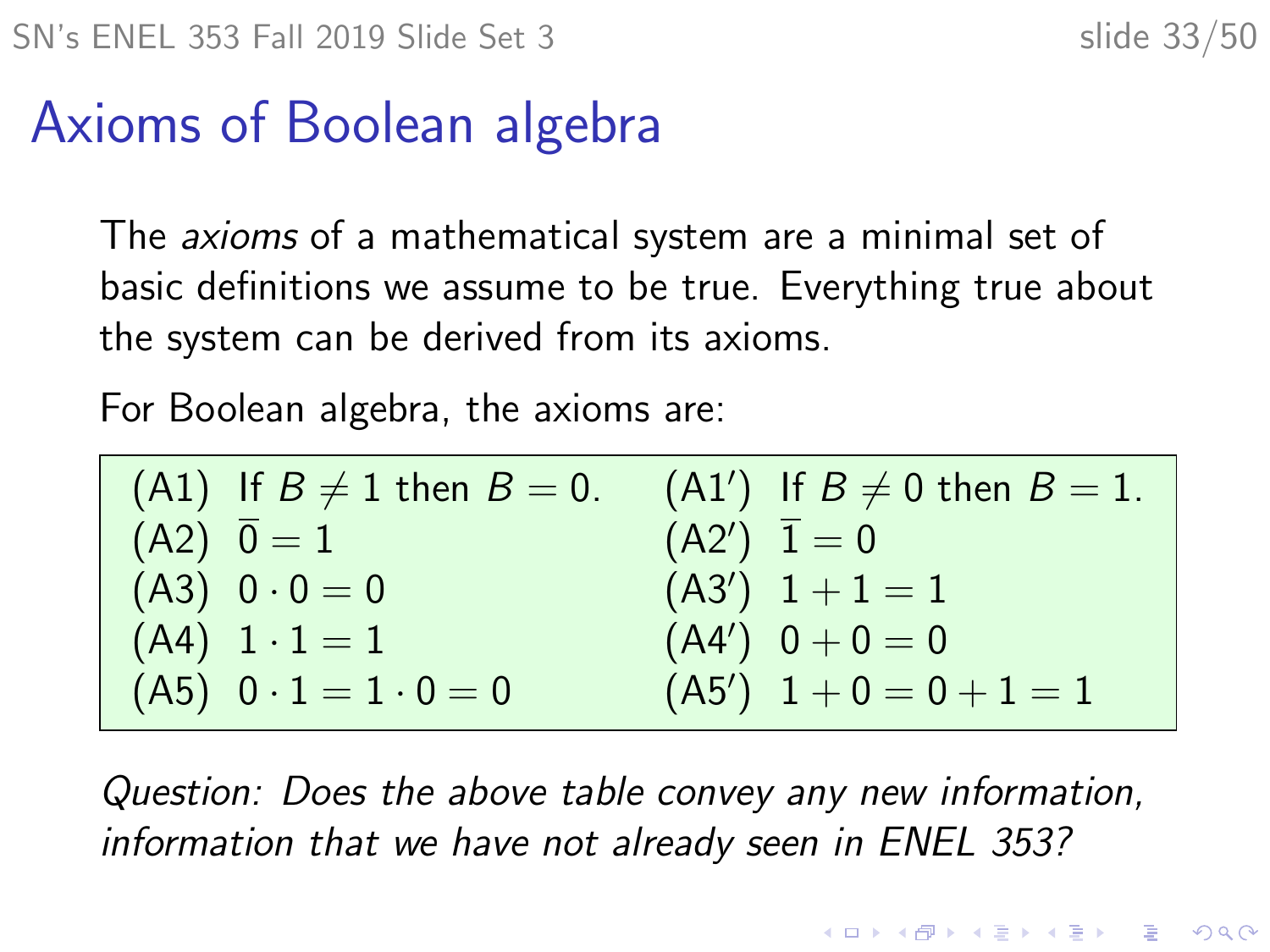#### Theorems of Boolean algebra

Theorems of Boolean algebra are relations between expressions in Boolean algebra; the theorems can be derived from the axioms.

Theorems can be used to transform an expression into a different-looking but equivalent expression.

Often (but not always) the goal of transformation is to simplify an expression for a Boolean function—in some sense to go from a complicated description of the function to a simpler one.

(Note: Theorems of Boolean algebra have practical value, but they aren't as deep and interesting, as, say, the important theorems in differential and integral calculus!)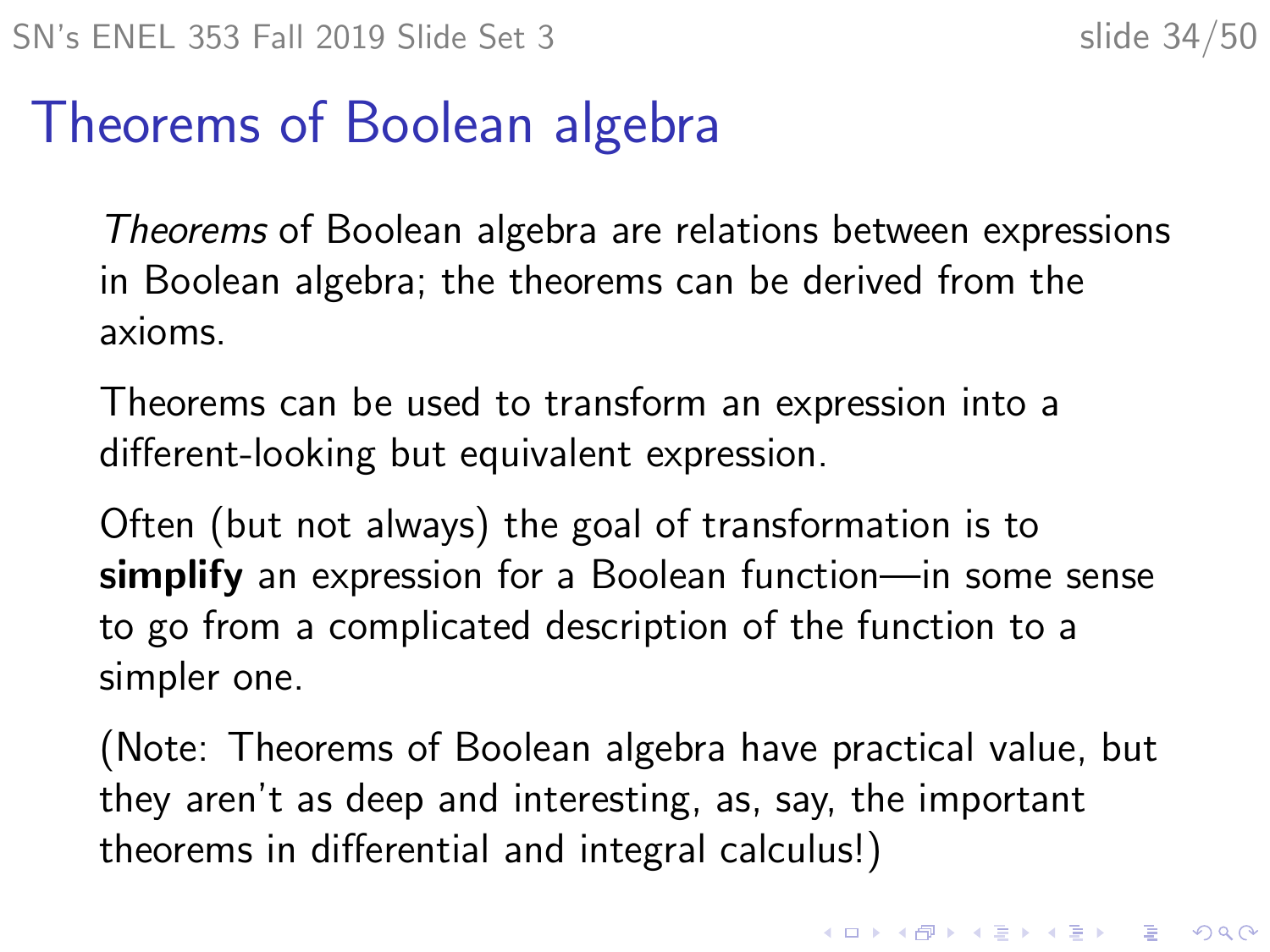#### Theorems of One Variable

These are all fairly obvious consequences of how the AND, OR, and NOT operations are defined ...

| <b>Theorem</b>            | <b>Dual Theorem</b>                                                      | <b>Name</b>         |
|---------------------------|--------------------------------------------------------------------------|---------------------|
|                           | $(T1)$ $B \cdot 1 = B$ $(T1')$ $B + 0 = B$                               | Identity            |
| $(T2)$ $B \cdot 0 = 0$    | $(T2')$ $B + 1 = 1$                                                      | <b>Null Element</b> |
|                           | (T3) $B \cdot B = B$ (T3') $B + B = B$ dempotency                        |                     |
| $(T4)$ $\overline{B} = B$ |                                                                          | Involution          |
|                           | (T5) $B \cdot \overline{B} = 0$ (T5') $B + \overline{B} = 1$ Complements |                     |

Every one of these nine theorems is sometimes handy in algebraic manipulation of Boolean expressions.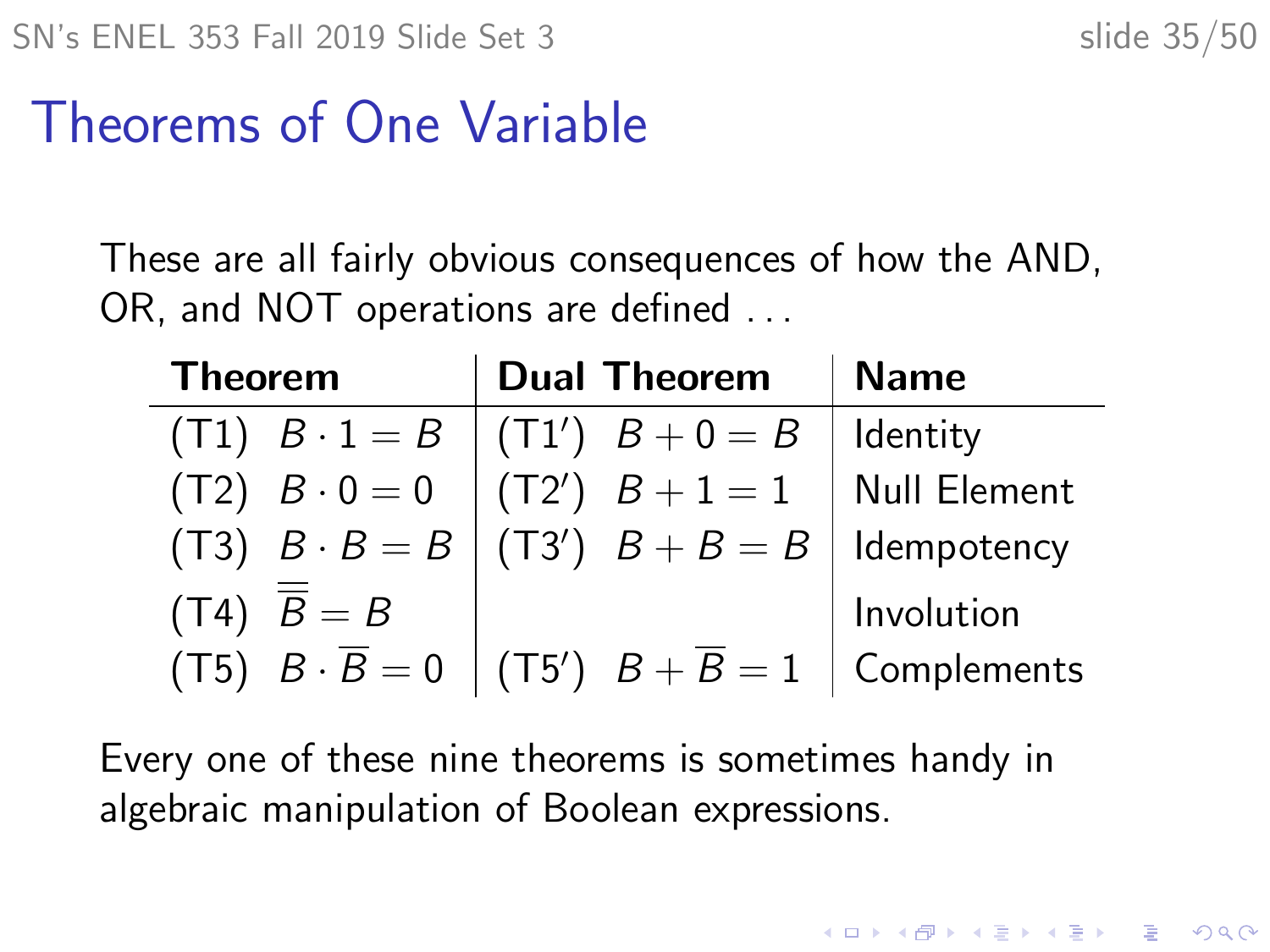#### Dual Axioms and Theorems

Every axiom or theorem in which 0, 1, AND or OR is present has a *dual*—an axiom or theorem obtained by making **all** for these substitutions: 1 for 0; 0 for 1; OR for AND; AND for OR.

You can see this principle at work in the table of theorems of one variable . . .

| <b>Theorem</b>            | <b>Dual Theorem</b>                                                          | <b>Name</b>  |
|---------------------------|------------------------------------------------------------------------------|--------------|
| $(T1)$ $B \cdot 1 = B$    | $\begin{pmatrix} T1' & B+0=B \end{pmatrix}$                                  | Identity     |
| $(T2)$ $B \cdot 0 = 0$    | $(T2')$ $B + 1 = 1$                                                          | Null Element |
| $(T3)$ $B \cdot B = B$    | $\begin{pmatrix} T3' & B+B=B \end{pmatrix}$                                  | ldempotency  |
| $(T4)$ $\overline{B} = B$ |                                                                              | Involution   |
|                           | $(T5)$ $B \cdot \overline{B} = 0$ $(T5')$ $B + \overline{B} = 1$ Complements |              |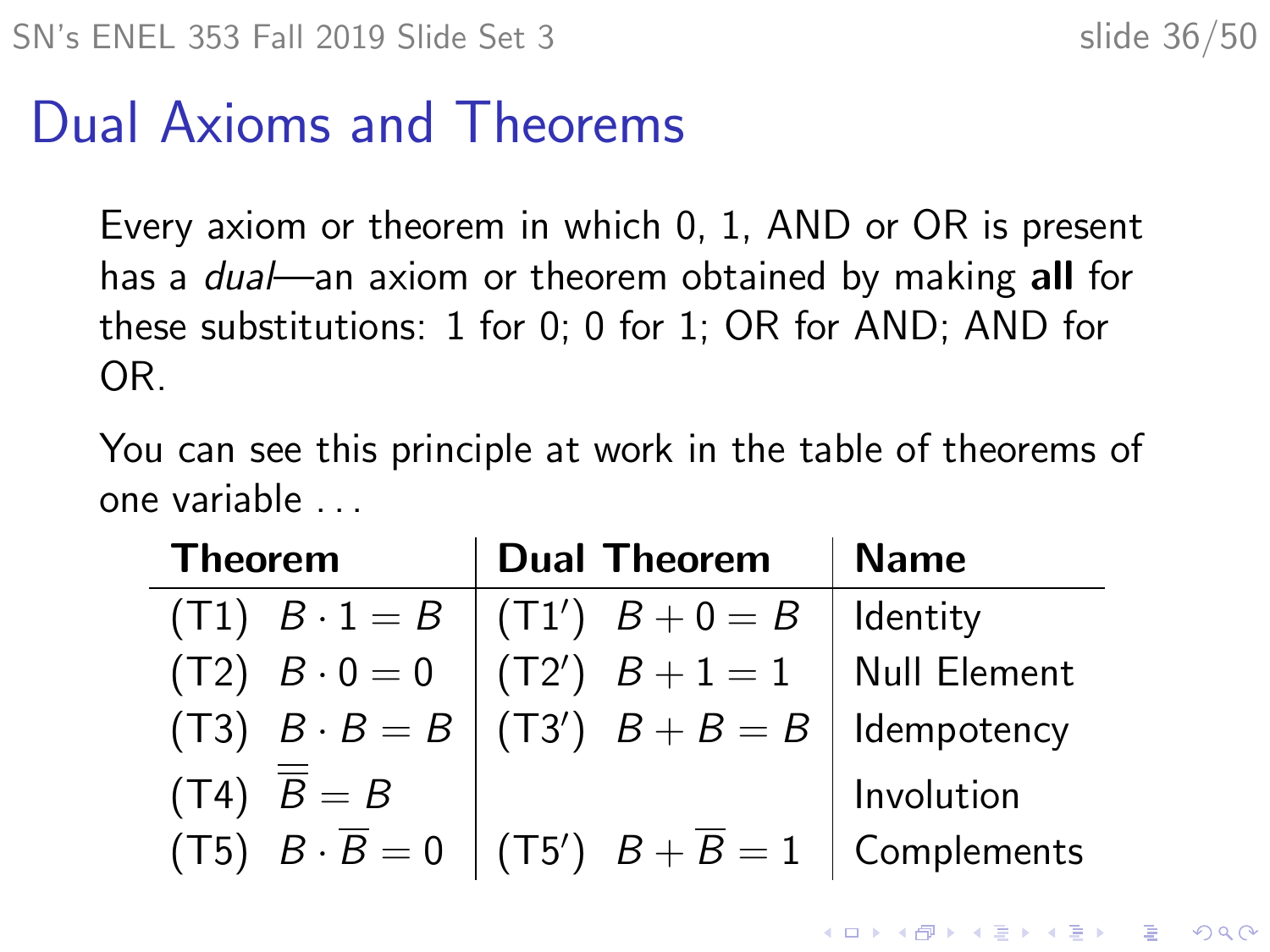#### Some theorems of several variables

The textbook assigns numbers to several-variable theorems from T6/T6 $^{\prime}$  to T12/T12 $^{\prime}$ . Here is a partial table:

| <b>Theorem and Dual Theorem</b> |                                                                  | <b>Name</b>    |
|---------------------------------|------------------------------------------------------------------|----------------|
|                                 | $T6$ $B \cdot C = C \cdot B$                                     | Commutativity  |
|                                 | $T6'$ $B + C = C + B$                                            |                |
|                                 | $T7 (B \cdot C) \cdot D = B \cdot (C \cdot D)$                   | Associativity  |
|                                 | $T7'$ $(B+C)+D=B+(C+D)$                                          |                |
|                                 | $\overline{B \cdot (B \cdot C) + (B \cdot D)} = B \cdot (C + D)$ | Distributivity |
|                                 | T8' $(B+C)\cdot(B+D)=B+(C\cdot D)$                               |                |

T6 and T6' are obvious from the truth tables for AND and OR. T7 and T7' are the associativity properties of AND and OR mentioned previously. (We actually proved T7 by "perfect induction".)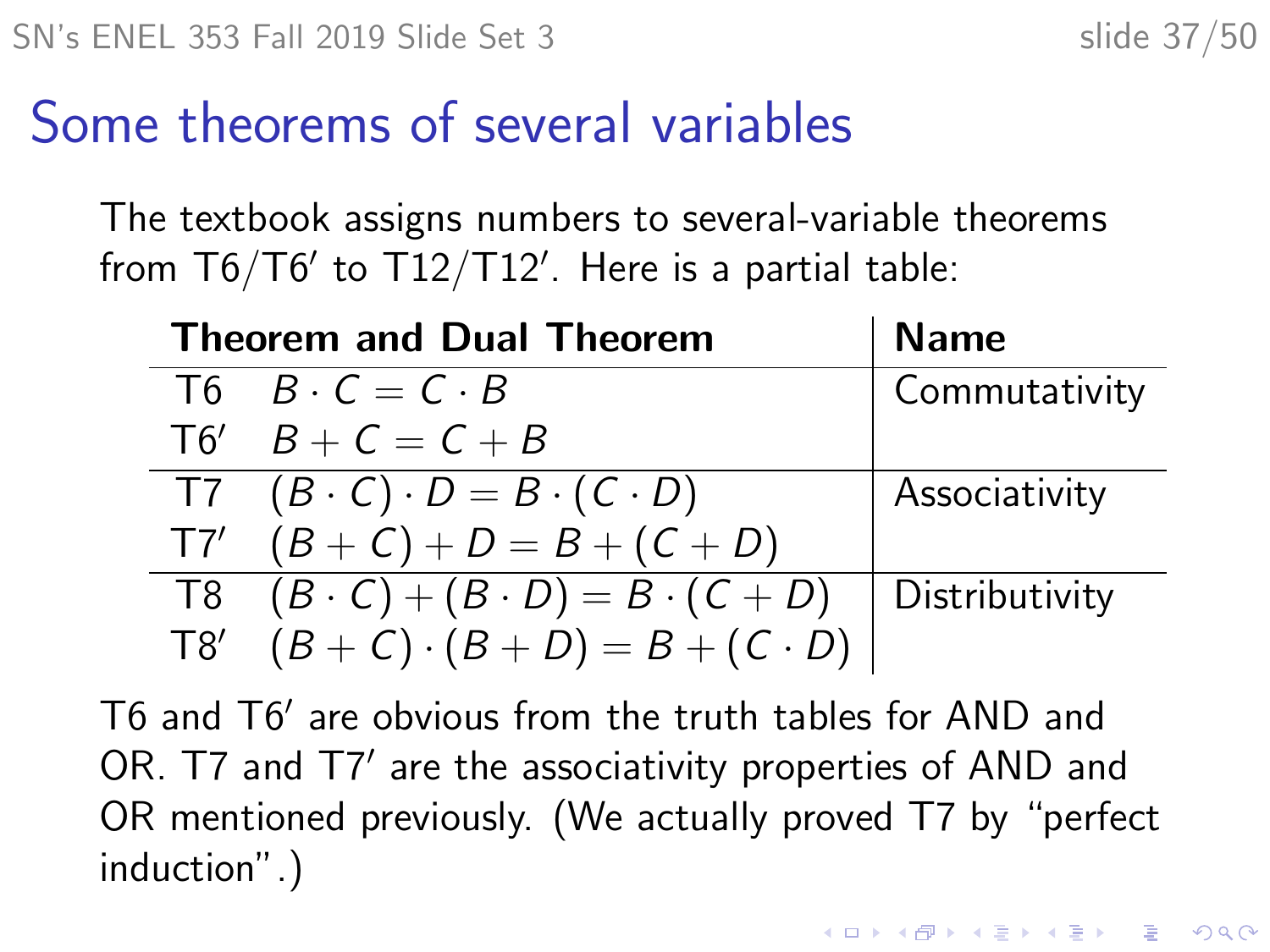#### Distributivity properties

Let's review the table from the previous slide ...

| <b>Theorem and Dual Theorem</b> |                                                                  | <b>Name</b>    |
|---------------------------------|------------------------------------------------------------------|----------------|
|                                 | $T6$ $B \cdot C = C \cdot B$                                     | Commutativity  |
|                                 | $T6'$ $B + C = C + B$                                            |                |
|                                 | $T7 (B \cdot C) \cdot D = B \cdot (C \cdot D)$                   | Associativity  |
|                                 | $T7'$ $(B+C)+D=B+(C+D)$                                          |                |
|                                 | $\overline{B \cdot (B \cdot C) + (B \cdot D)} = B \cdot (C + D)$ | Distributivity |
|                                 | T8' $(B+C)\cdot(B+D)=B+(C\cdot D)$                               |                |

Let's look at Theorems T8 and T8', and compare them to similar-looking equations in ordinary algebra.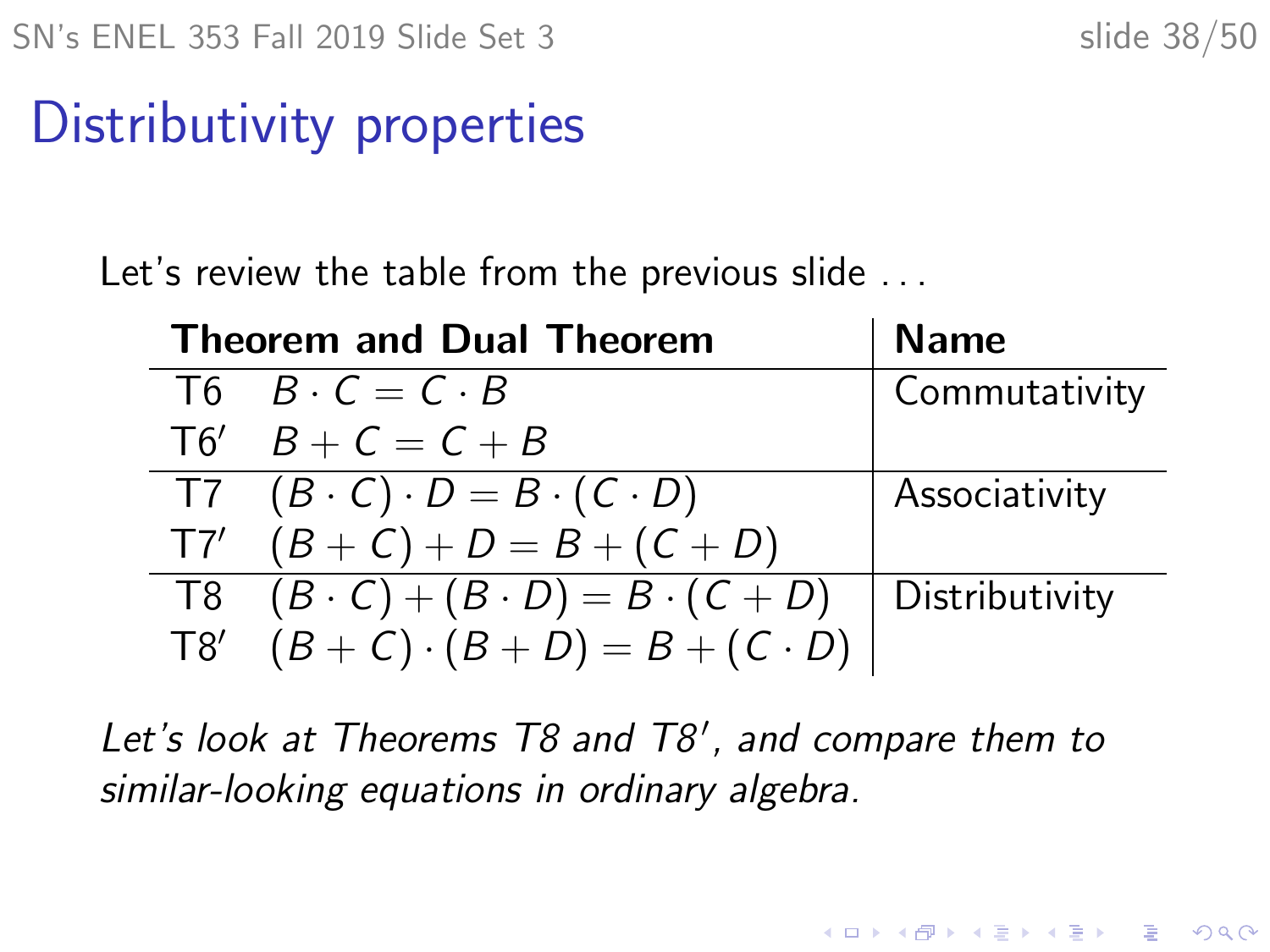K ロ ▶ K 個 ▶ K 할 ▶ K 할 ▶ 이 할 → 9 Q Q →

#### More several-variable theorems

|      | Theorem and Dual Theorem   Name                |           |
|------|------------------------------------------------|-----------|
|      | $T9 \quad B \cdot (B+C) = B$                   | Covering  |
| T9'  | $B+(B\cdot C)=B$                               |           |
|      | T10 $(B \cdot C) + (B \cdot \overline{C}) = B$ | Combining |
| T10' | $(B+C)\cdot(B+\overline{C})=B$                 |           |

Let's prove T10 two ways:

- $\triangleright$  by perfect induction;
- by deriving the equation using other theorems.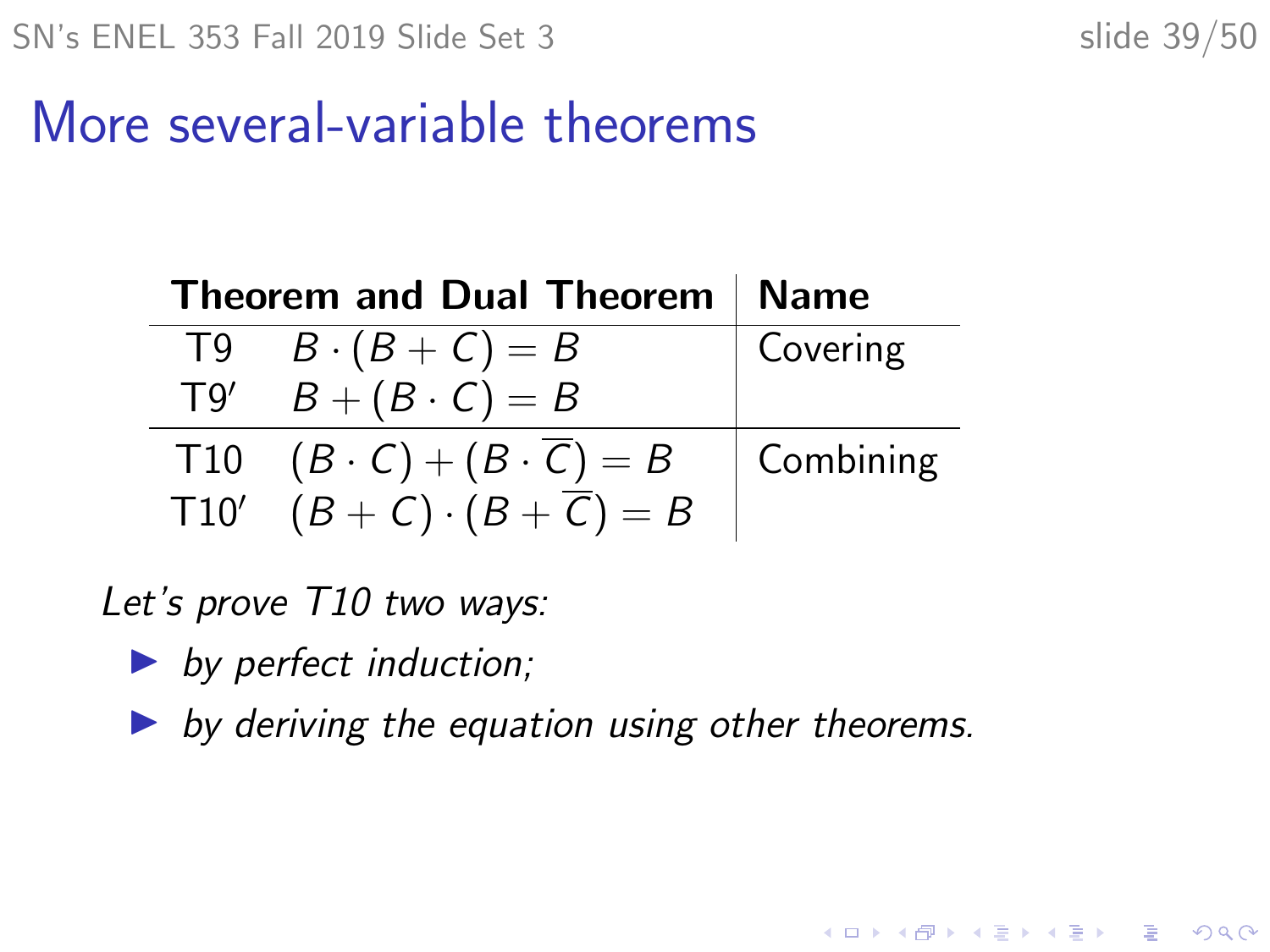# T11 and T11': Consensus Theorems

T11:

$$
(B \cdot C) + (\overline{B} \cdot D) + (C \cdot D) = (B \cdot C) + (\overline{B} \cdot D)
$$

 $T11'$ , the dual of  $T11$ :

$$
(B+C)\cdot(\overline{B}+D)\cdot(C+D)=(B+C)\cdot(\overline{B}+D)
$$

These allow dropping a redundant product from an SOP expression (T11) or redundant sum from an POS expression (T11'). Opportunities to use them are not easy to spot when doing algebraic manipulation, but it turns out that T11 justifies simplifications done using **Karnaugh maps**, as we'll see a little later in the course.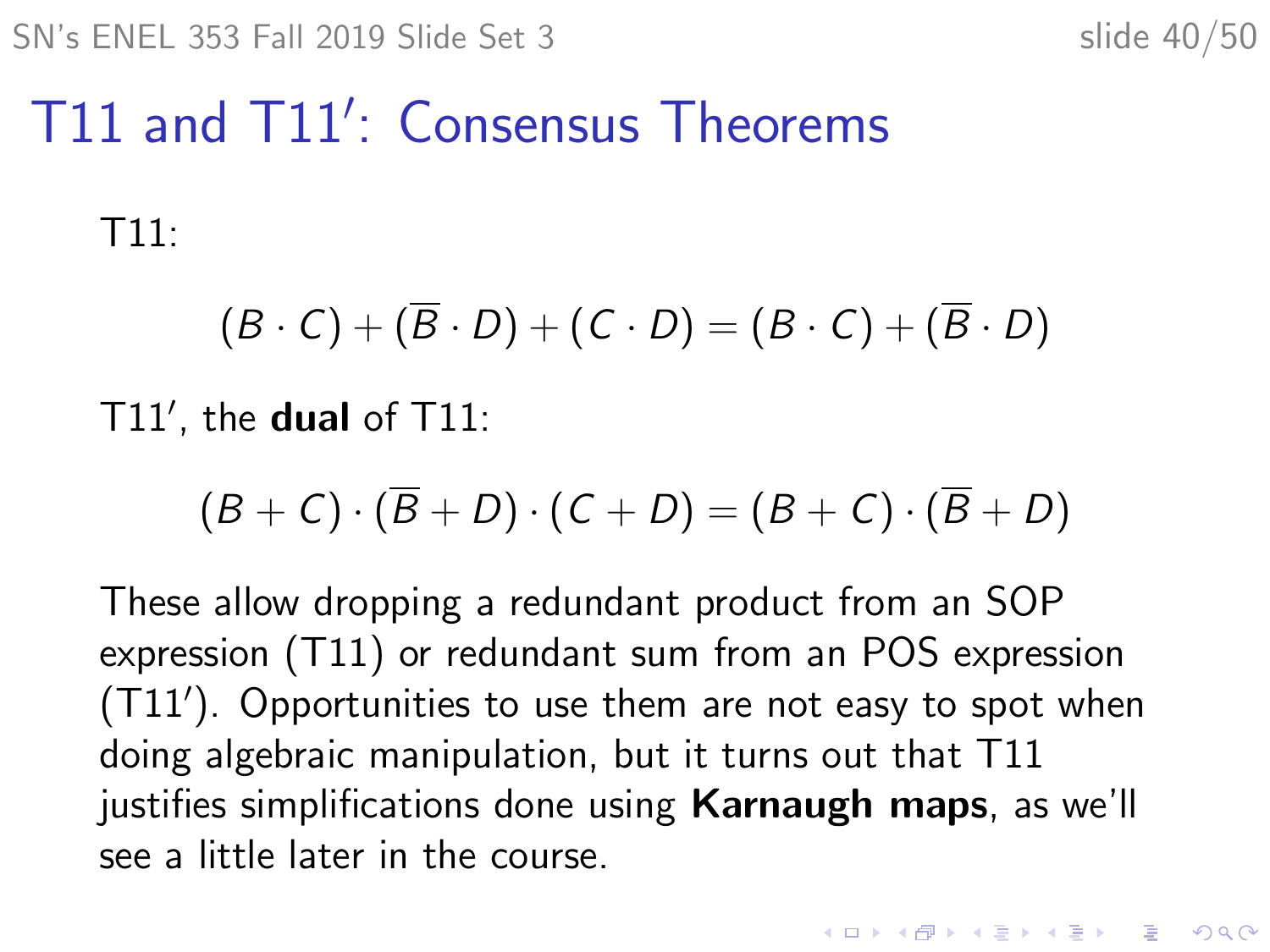# Do students need to memorize all the numbers and names for theorems?

For the most part, the answer is **No**. You will be tested on algebraic manipulation, but that is much more a matter of finding allowable steps in manipulations than it is a matter of knowing names of theorems.

Example: You don't need to know the names and numbers for theorems that allow you to do this . . .

$$
A=A\cdot 1=A(B+\overline{B})=AB+A\overline{B}
$$

. . . but you must know that it is a valid and often useful step.

A big exception: It is good to know exactly what is meant by De Morgan's Theorem!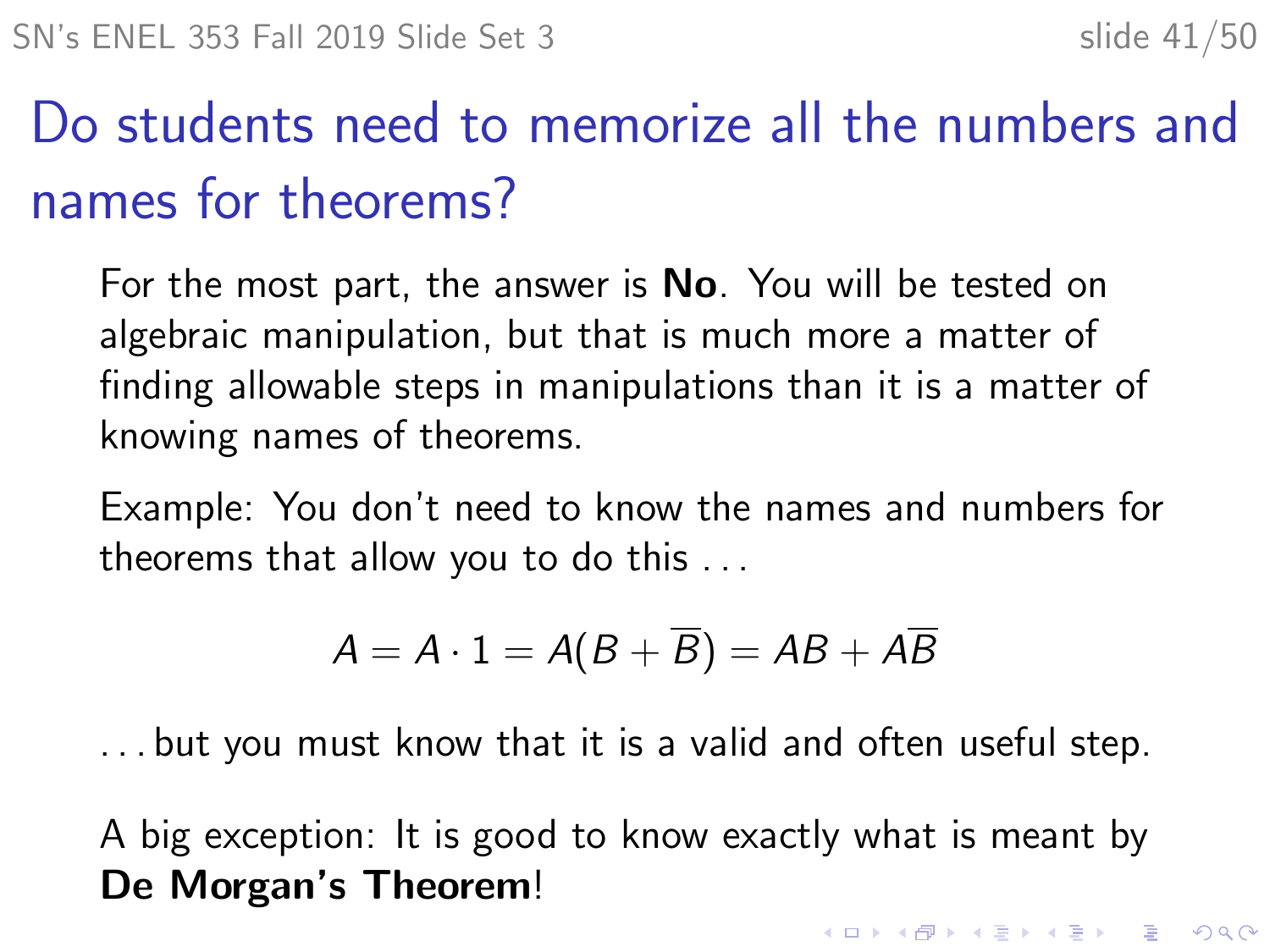#### <span id="page-41-0"></span>Outline of Slide Set 3

- [Ordinary Algebra](#page-2-0)
- [Boolean Algebra](#page-4-0)
- [Order of operations in Boolean algebra](#page-12-0)
- [Sum-of-products expressions](#page-18-0)
- [Products of sums and product-of-sums canonical form](#page-25-0)
- [Axioms and Theorems of Boolean Algebra](#page-31-0)
- T12 and T12'[: De Morgan's Theorem](#page-41-0)
- [Using theorems to simplify expressions](#page-46-0)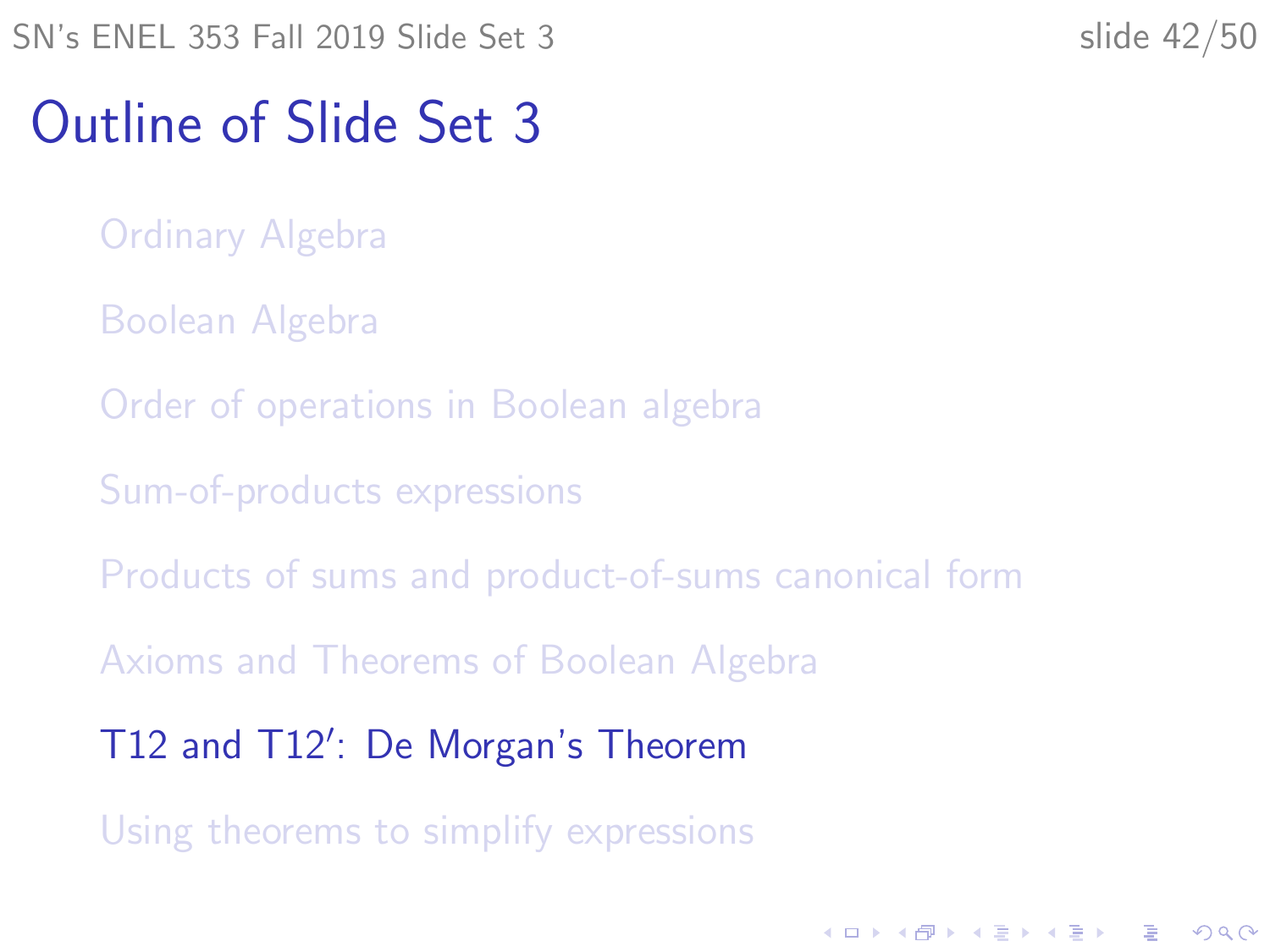# T12 and T12': De Morgan's Theorem

Here are  $T12$  and its dual, for N input variables:

T12: 
$$
\overline{B_1 \cdot B_2 \cdot \ldots \cdot B_N} = \overline{B_1} + \overline{B_2} + \ldots + \overline{B_N}
$$
  
T12':  $\overline{B_1 + B_2 + \ldots + B_N} = \overline{B_1} \cdot \overline{B_2} \cdot \ldots \cdot \overline{B_N}$ 

For the cases of  $N = 2$ ,  $N = 3$ , and  $N = 4$ , let's write out De Morgan's Theorem, using input variables A, B, C and D, as necessary.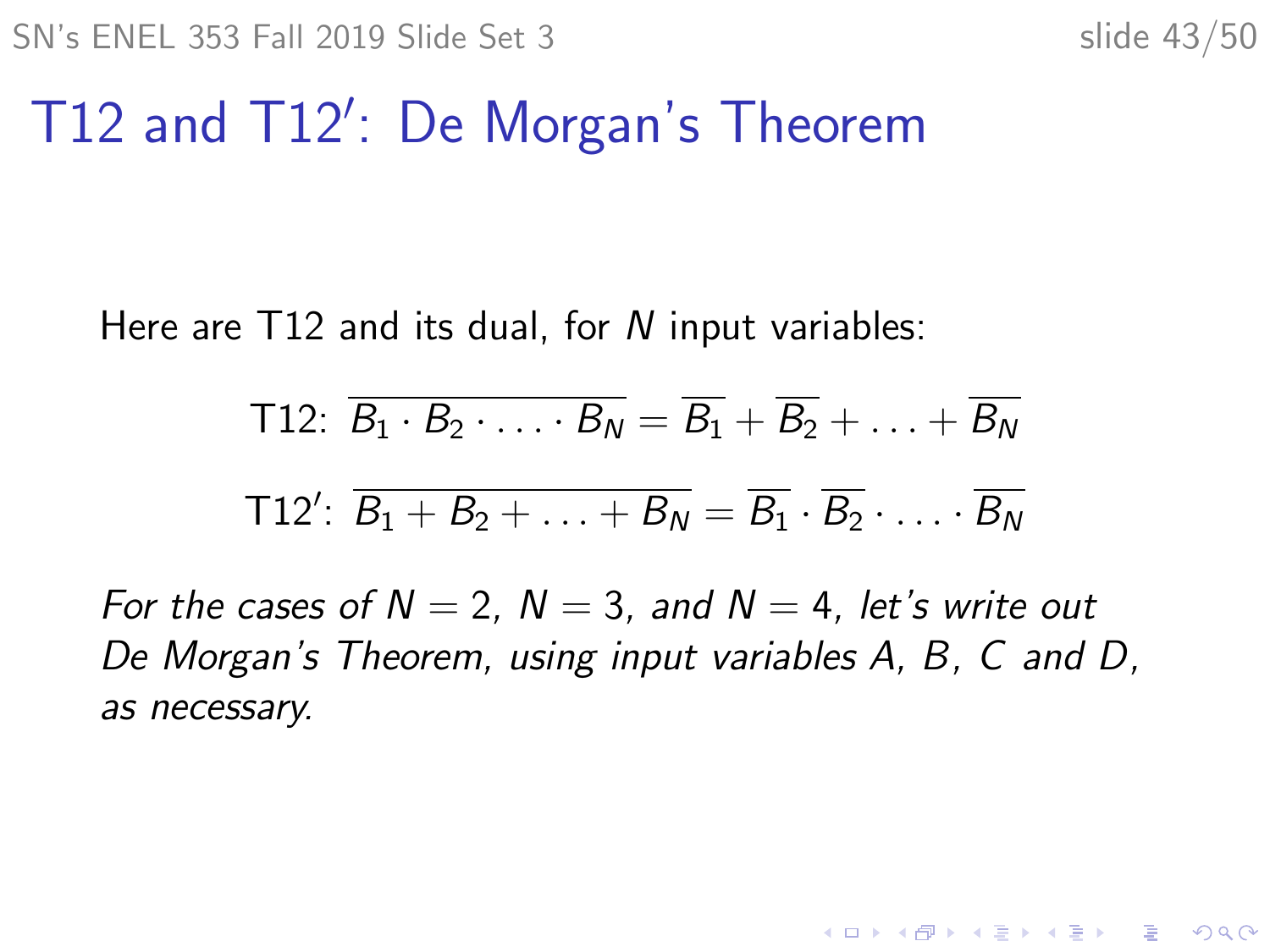K ロ ▶ K 個 ▶ K 할 ▶ K 할 ▶ 이 할 → 9 Q Q →

## Mistakes you must avoid!

If you are doing algebraic manipulation just a little faster than you are thinking, you might do things like

$$
\overline{AB} = \bar{A}\bar{B} \quad \text{(Incorrect!)}
$$

or

$$
\overline{A + \overline{B} + C} = \overline{A} + B + \overline{C}
$$
 (Also incorrect!)

What are correct transformations for  $\overline{AB}$  and  $A + \overline{B} + C$ ?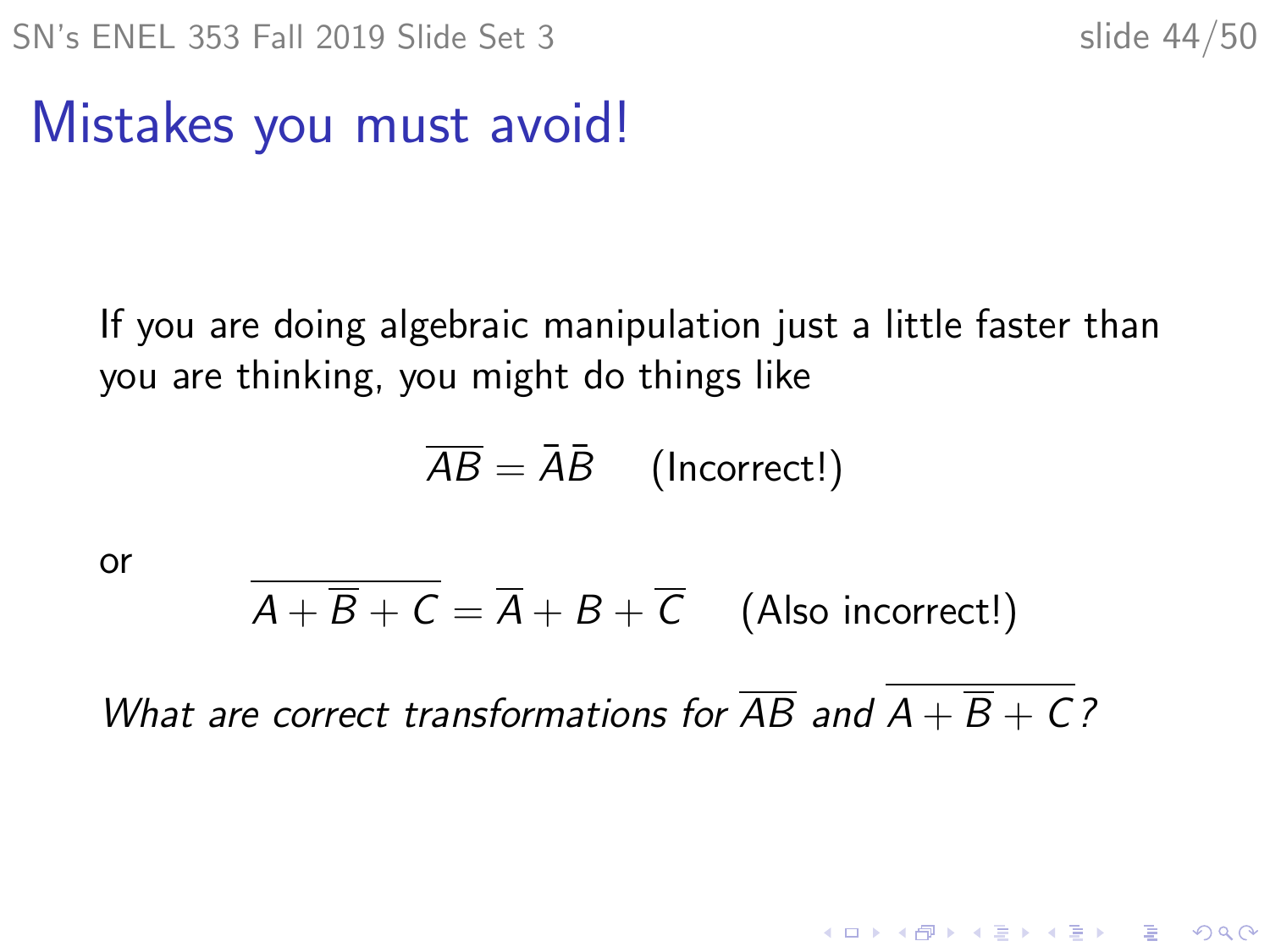# <span id="page-44-0"></span>De Morgan's Theorem, NAND gates and NOR gates

A NAND gate performs a "NOT-of-the-AND" function. De Morgan's Theorem says that we can also view that as an "OR-of-the-NOTs" function. So the following two symbols both describe the behaviour of a single circuit element ...

$$
\overrightarrow{A} = \overrightarrow{AB} \qquad \overrightarrow{A} = \overrightarrow{A} \rightarrow \overrightarrow{A} + \overrightarrow{B} = \overrightarrow{AB}
$$

Let's write a similar description of a 3-input NOR gate and draw two different symbols for the gate.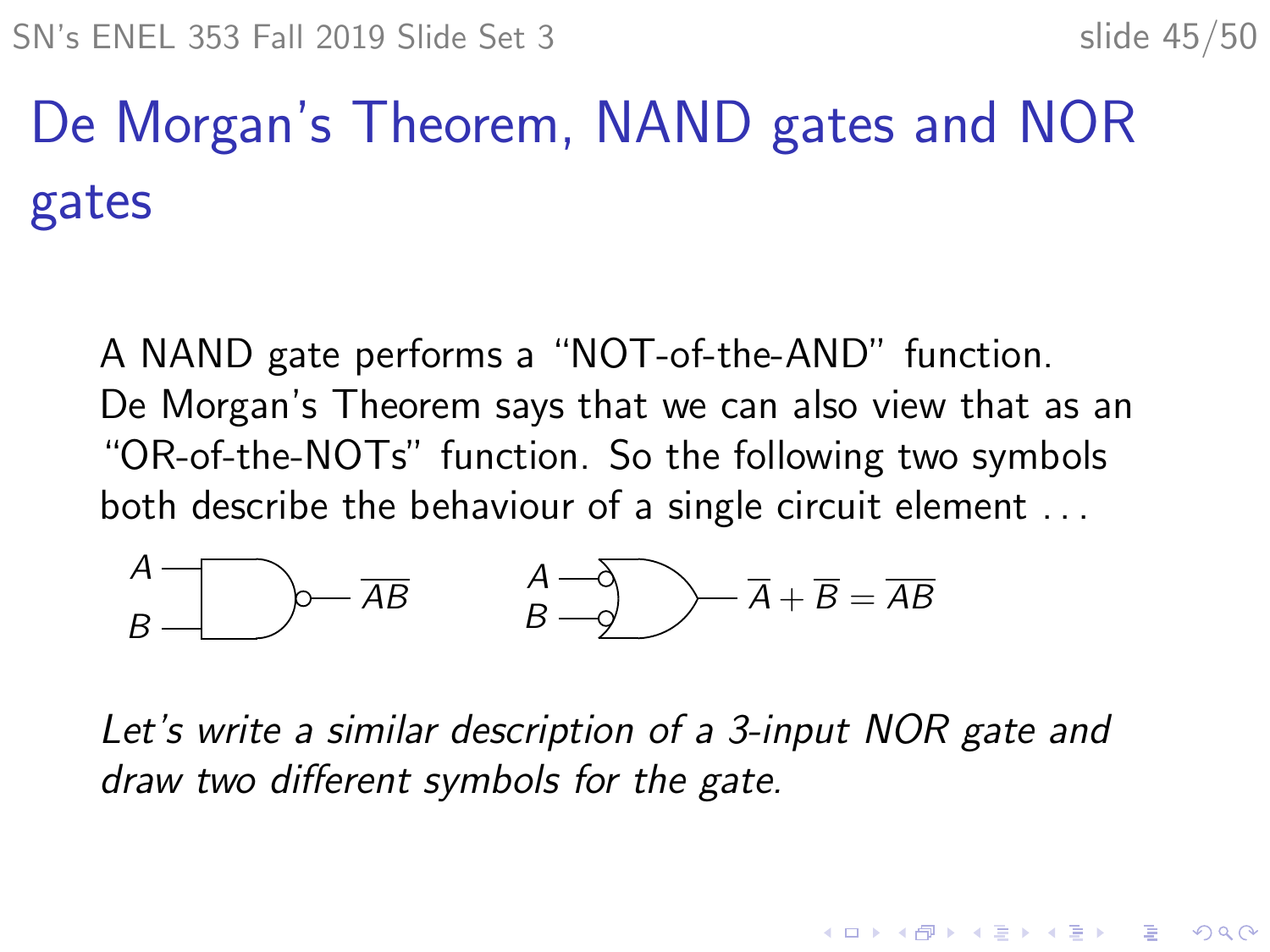# De Morgan's Theorem and POS Canonical Form

Review . . .

| Goal          | Step 1                   | Step 2            |
|---------------|--------------------------|-------------------|
| SOP canonical | For truth table rows     | OR together       |
| form          | with $F = 1$ , find true | minterms found in |
|               | minterms.                | Step 1.           |
| POS canonical | For truth table rows     | AND together      |
| form          | with $F = 0$ , find      | maxterms found in |
|               | false maxterms.          | Step 1.           |

Suppose that the method for finding SOP canonical form makes sense to you, but the method for POS canonical form is a little mysterious.

Let's demonstrate how POS canonical form for F can be found starting with SOP canonical f[or](#page-44-0)m for  $\overline{F}$ .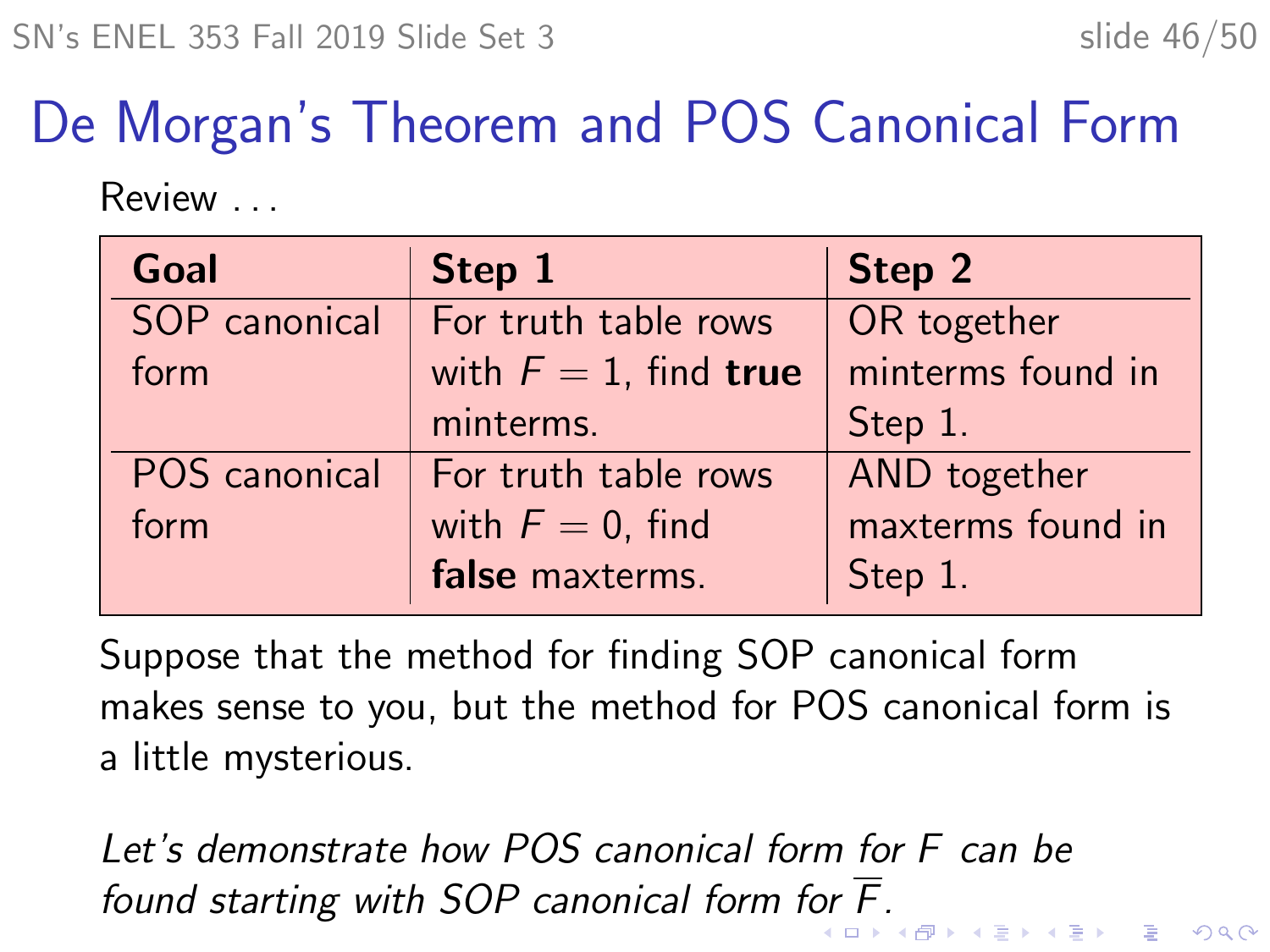#### <span id="page-46-0"></span>Outline of Slide Set 3

- [Ordinary Algebra](#page-2-0)
- [Boolean Algebra](#page-4-0)
- [Order of operations in Boolean algebra](#page-12-0)
- [Sum-of-products expressions](#page-18-0)
- [Products of sums and product-of-sums canonical form](#page-25-0)
- [Axioms and Theorems of Boolean Algebra](#page-31-0)
- T12 and T12'[: De Morgan's Theorem](#page-41-0)
- [Using theorems to simplify expressions](#page-46-0)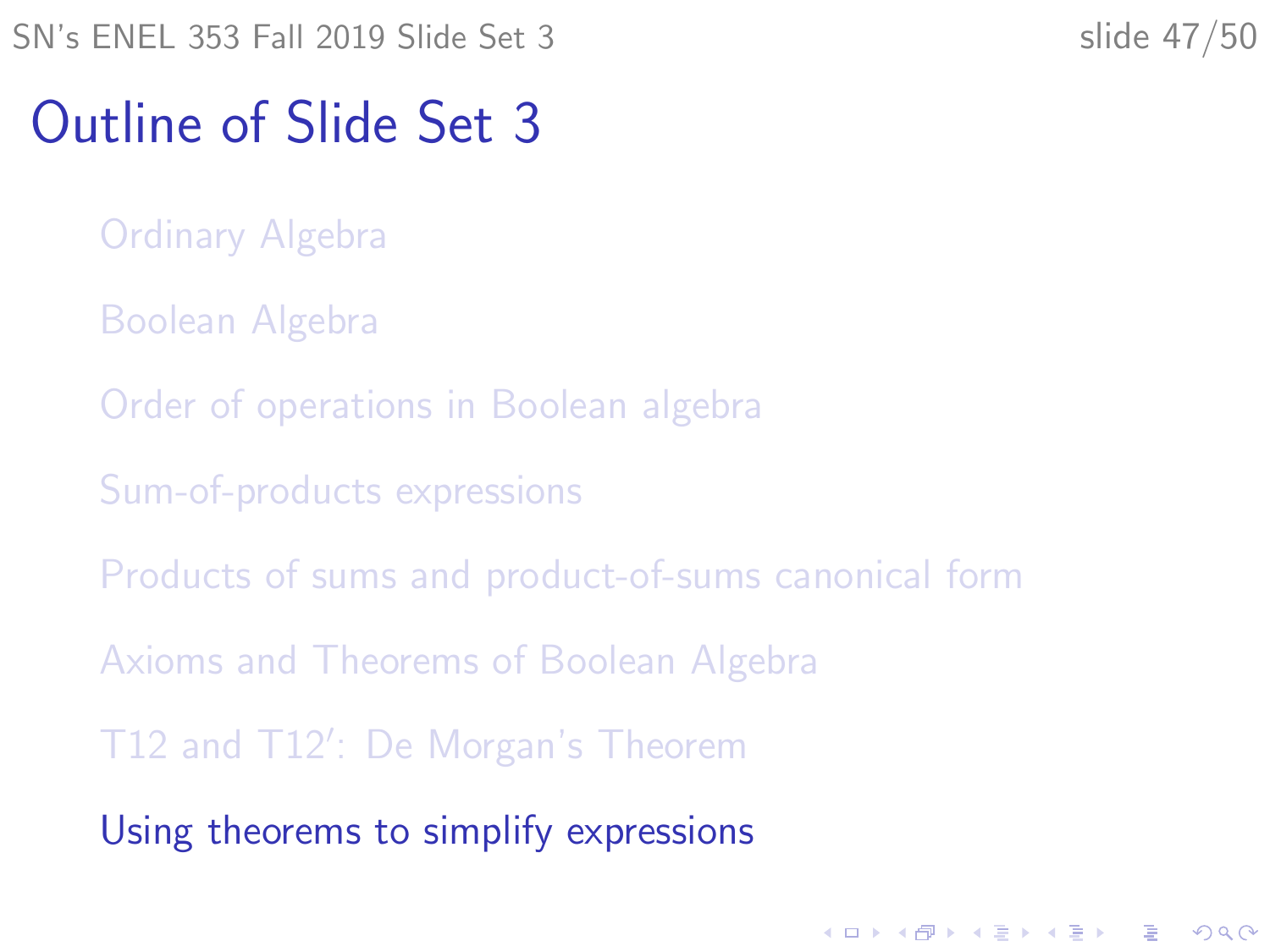## Using theorems to simplify expressions

A practical application of Boolean algebra theorems is to find an economical expression for a logic function.

Usually, using fewer gates with smaller numbers of inputs per gate leads to circuits that

- $\blacktriangleright$  use less chip area;
- $\triangleright$  consume less power;
- $\triangleright$  switch output faster when inputs change from 0 to 1 or 1 to 0.

Example: Canonical SOP for the  $C_{OUT}$  function in a 1-bit full adder is  $\overline{ABC_{IN}} + \overline{ABC_{IN}} + \overline{ABC_{IN}} + \overline{ABC_{IN}}$ . Let's use algebraic manipulation to find a simpler SOP expression for  $C_{OUT}(A,B,C_{IN})$ .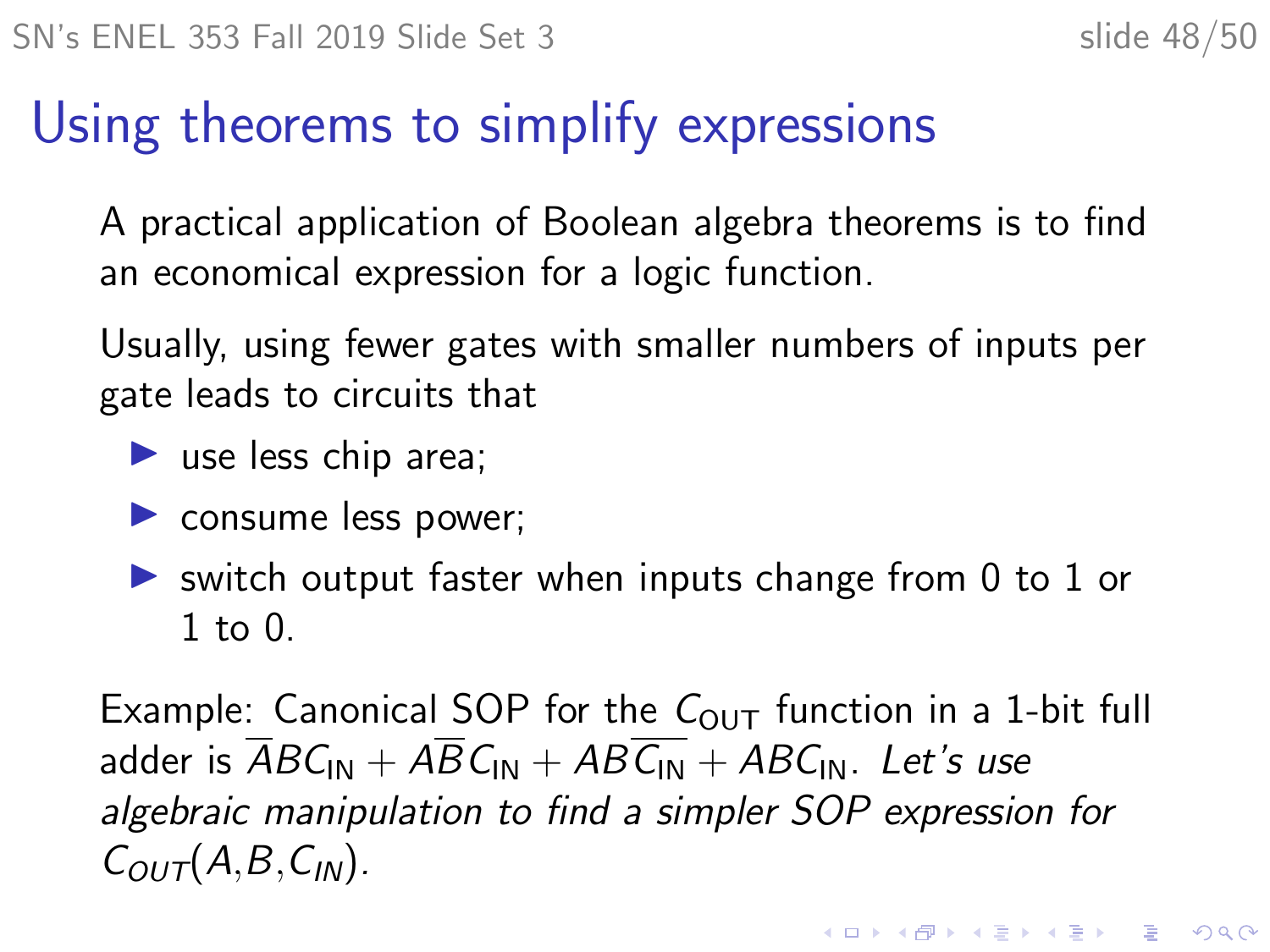Using theorems to simplify expressions often works well, but it raises a few questions, such as . . .

- $\triangleright$  What is a good choice of theorem to use to make my expression simpler?
- $\triangleright$  What is a bad choice, to be avoided, because it would make my expression more complicated, rather than simpler?
- $\blacktriangleright$  It's so hard to avoid making mistakes that result in incorrect expressions! How the \*\*\*\* do I make sure things don't go wrong?!?!
- $\blacktriangleright$  How do I know when I'm done—how do I know there are no more simplifications to be made?